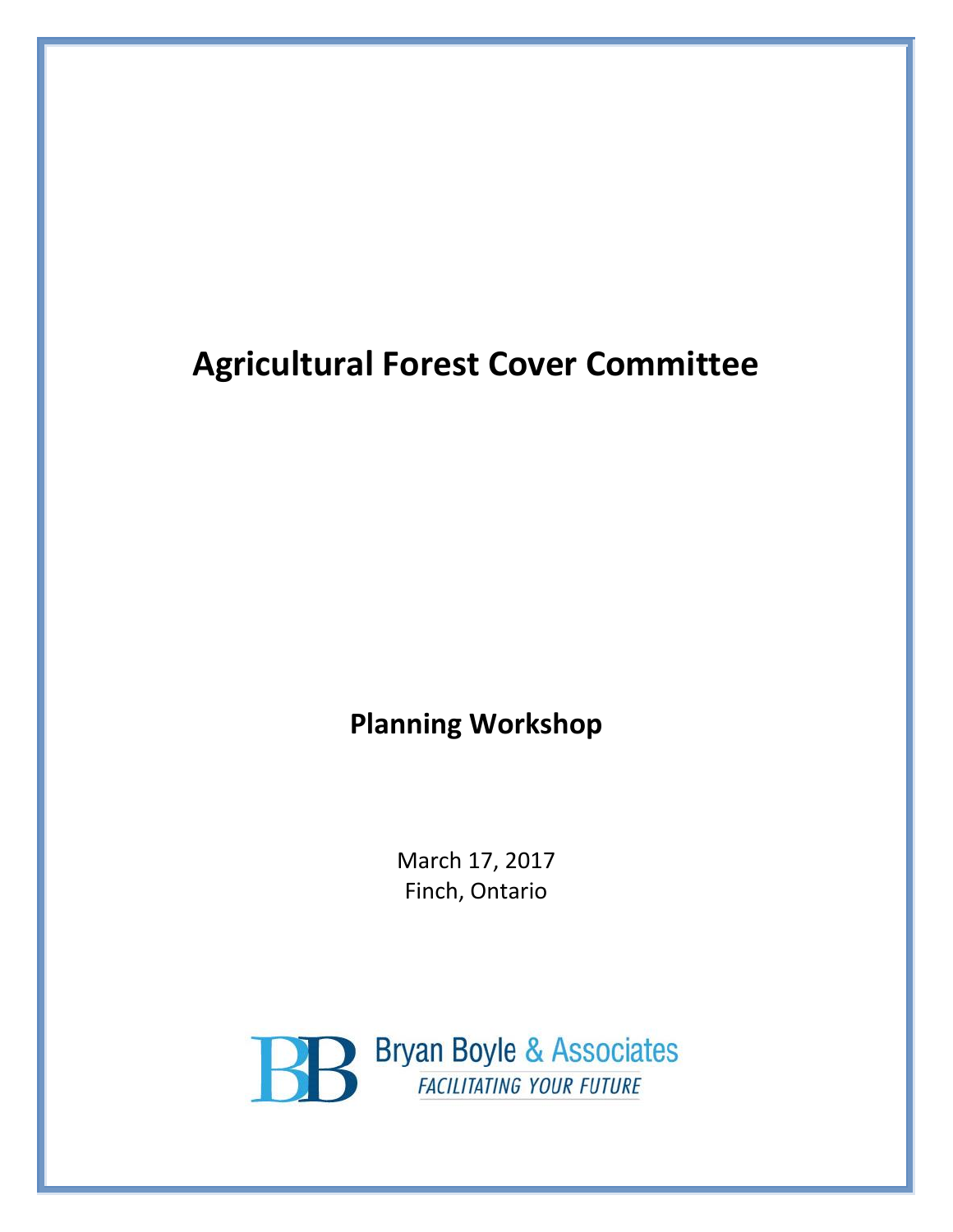### **Table of Contents**

|                                           | Page           |
|-------------------------------------------|----------------|
| <b>Executive Summary</b>                  | $\overline{3}$ |
| <b>Purpose of Session</b>                 | 5              |
| <b>Prioritized Areas of Focus</b>         | 5              |
| <b>Participants' Suggested Actions</b>    |                |
| <b>Best Management Practices</b>          | 6              |
| <b>Education and Promotion</b>            | 9              |
| <b>Stakeholder Engagement</b>             | 11             |
| <b>Programs</b>                           | 15             |
| <b>Taxation</b>                           | 17             |
| <b>Economic Alternatives</b>              | 18             |
| <b>Perspectives of Other Stakeholders</b> | 19             |
| <b>Personal Commitments</b>               | 22             |
| <b>Workshop Summary</b>                   | 23             |



2

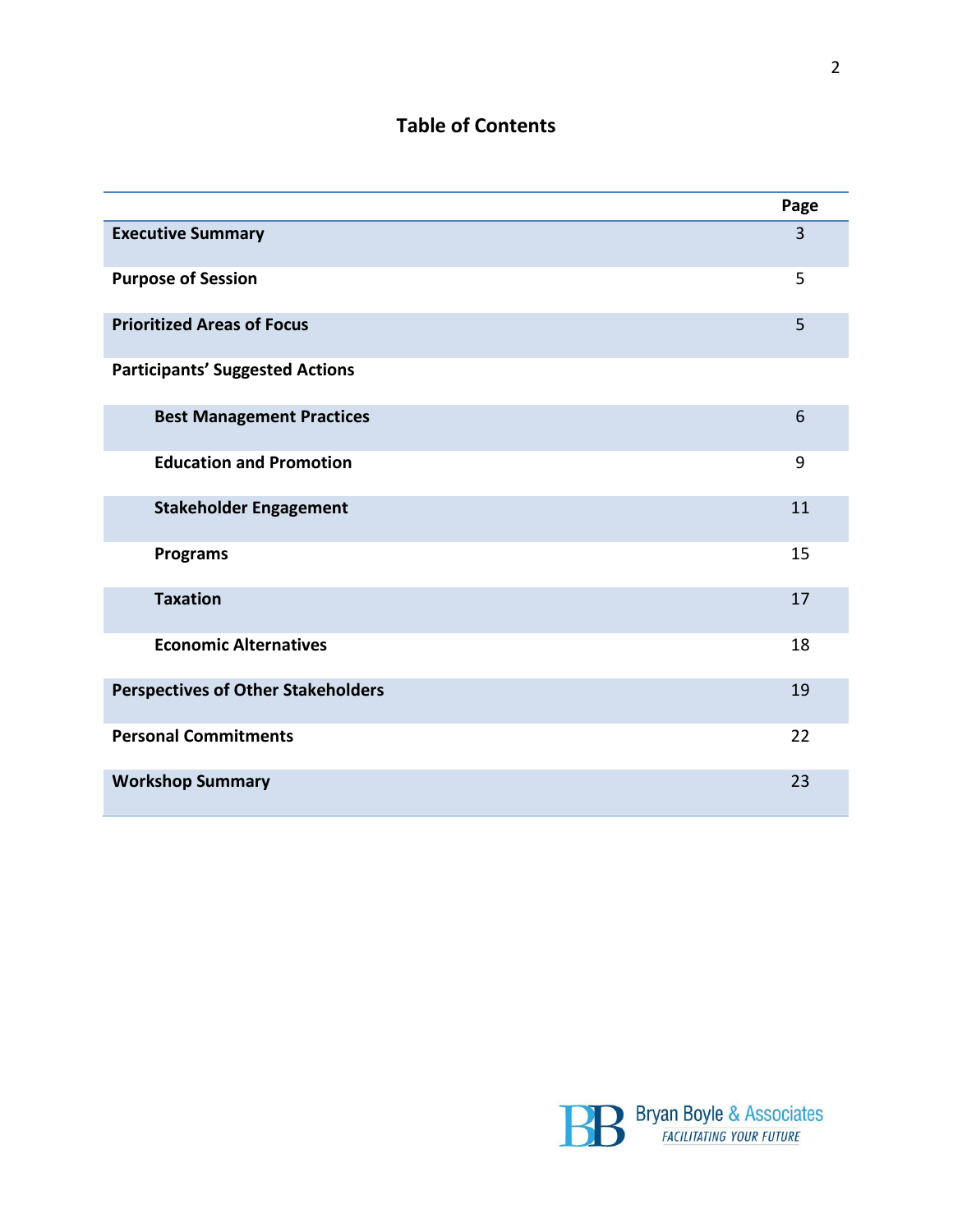#### **Executive Summary**

On March 17, 2017 the members of the Agricultural Forest Cover Committee met at the South Nation Conservation Authority office in Finch for a highly interactive workshop facilitated by Bryan Boyle. The purpose of the session was to continue to formulate a plan with recommendations to ensure a strong and vibrant sustainable forest cover in the geographical area represented by the committee that provides value for both the agricultural and non-agricultural members of our communities.

Participants worked to build on the information that they had developed at the March 24<sup>th</sup> workshop. Highlights of the areas of focus listed from their highest to lowest priority are:

- 1<sup>st</sup>: Best Management Practices
- 2<sup>nd</sup>: Education and Promotion
- 3<sup>rd</sup>: Stakeholder Engagement
- 4<sup>th</sup>: Programs
- 5<sup>th</sup>: Taxation
- 6<sup>th</sup>: Economic Alternatives

Participants suggested specific actions that will have a positive impact on the future of sustainable forest cover in the geographical area. These actions were designed to build on the merits, reduce or eliminate the challenges, avoid the consequences of inaction, while keeping the desired outcomes in mind. They also took an opportunity to add value to the work of other members of their group.

Participants utilized the following approach to guide their outline of the actions within each key area of focus:

| What?             | Clearly defined action to help ensure strong and viable sustainable forest cover |
|-------------------|----------------------------------------------------------------------------------|
|                   | in the future in the geographical area represented by the committee              |
| Why?              | The positive impact this action would have on sustainable forest cover in the    |
|                   | geographic area                                                                  |
| Who?              | The lead person or group                                                         |
| Where?            | Area or location where activity would be focused                                 |
| When?             | Reasonable and attainable timelines                                              |
| How?              | Recommended steps in the specific action                                         |
| <b>Resources?</b> | Resources required (e.g. funds, materials, payment-in-kind) and who will         |
|                   | supply these resources                                                           |
| Success?          | Metrics or criteria used to evaluate success of this action                      |
|                   |                                                                                  |

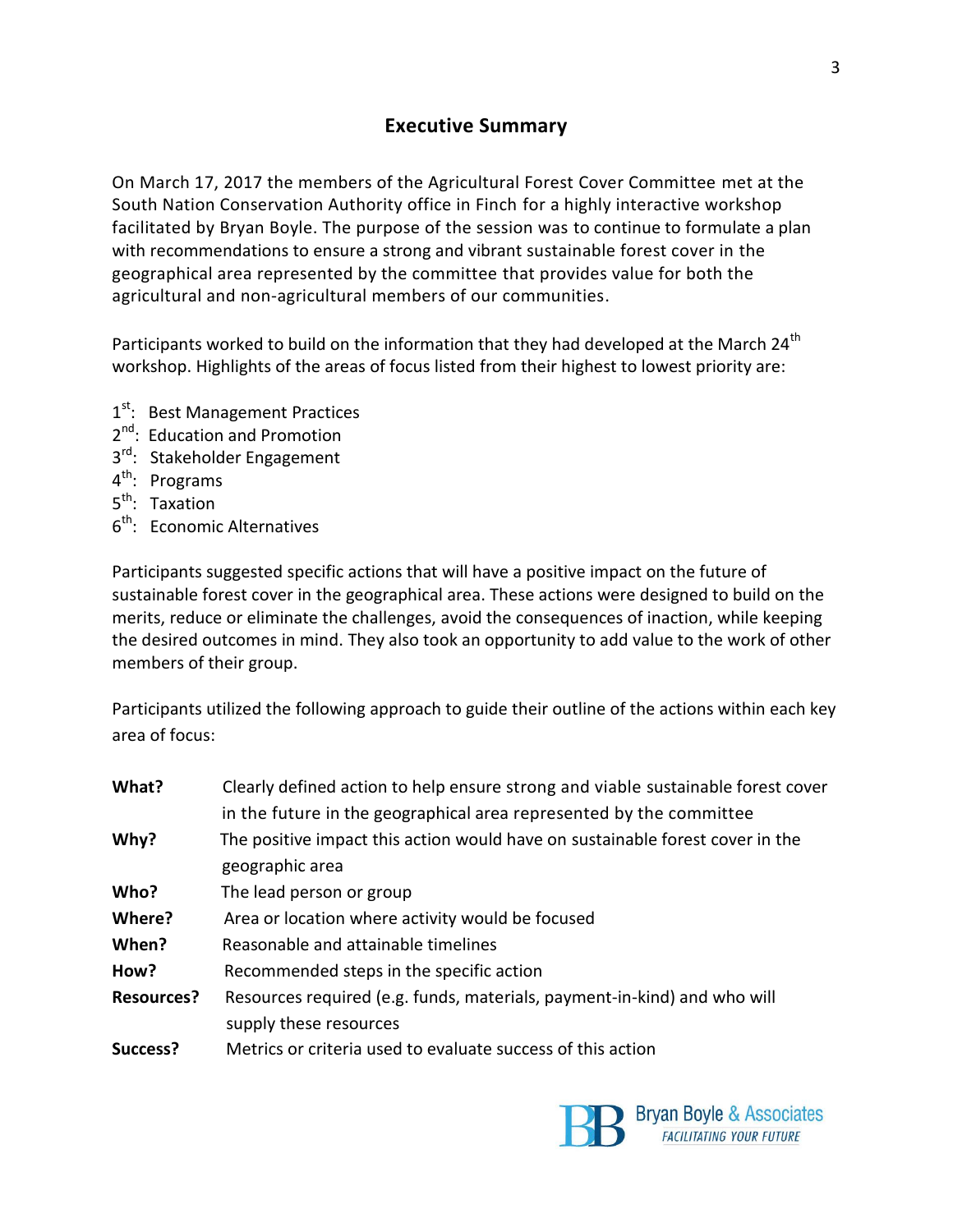Participants were encouraged to "put on a new hat" to provide a different perspective on the suggested actions on-the-wall. Additional perspectives included those of:

Elected Municipal Officials Conservation Authorities Environmental Activists Non-Farm Rural Residents

Bryan Boyle reminded the participants of an age-old adage: "If it is to be, it is up to me". He suggested to the participants that they are all in a position to help ensure a strong and vibrant sustainable forest cover in the geographical area. As a result, many individual personal commitments were shared by participants.

The Agricultural Forest Cover Committee planning workshop was a productive event, where the participants were very engaged. Through their valued input, participants took an important step in their quest for a strong and vibrant sustainable forest cover in their geographical area in the future.

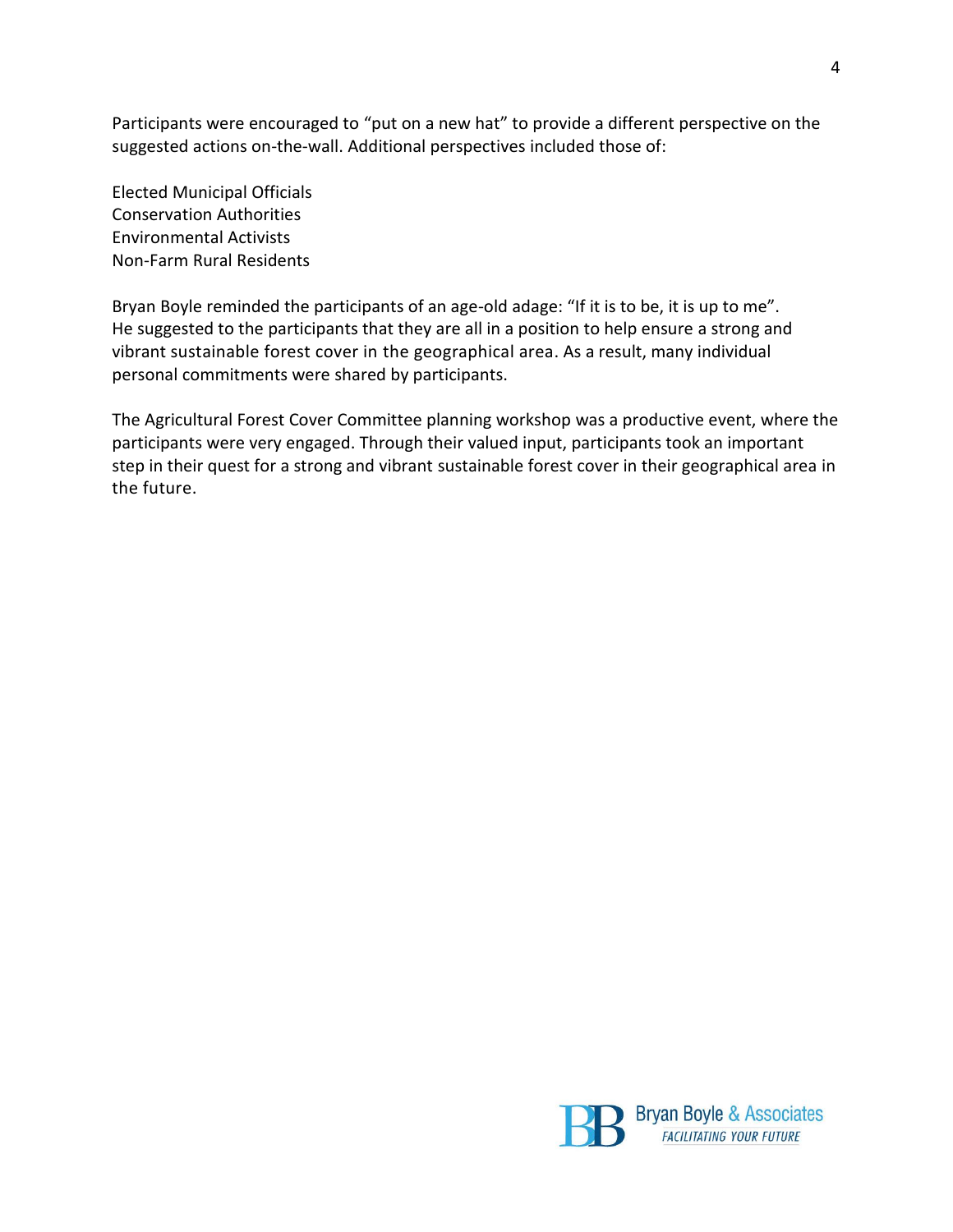## Agricultural Forest Cover Committee

Planning Workshop South Nation Conservation Authority, Finch, Ontario March 17, 2017 Facilitated by Bryan Boyle

#### **Purpose of the Session**

To develop an action plan to ensure a strong and vibrant sustainable forest cover in the geographical area represented by the committee that provides value for both the agricultural and non-agricultural members of our communities

#### **Welcome**

Chairman Jackie Pemberton welcomed all members of the Agricultural Forest Cover Committee to the workshop. She conducted a short administrative business session and introduced Bryan Boyle as facilitator for the day.

#### **Areas of Focus**

There are many actions that could help ensure a strong and viable future for sustainable forest cover in the geographical area. These actions were created by the participants at the February 24<sup>th</sup> meeting to build on the merits, reduce or eliminate the challenges as well as reach the desired outcomes.

At the February 24<sup>th</sup> meeting, the participants identified many potential actions. They clustered and prioritized these actions into areas of focus using the following method:

Each participant was given 100 points. They were asked to allocate their points to a number of areas of focus to show their relative importance. They based their allocation on where action would have the most positive impact on the future of sustainable forest cover in the geographical area.

| Rank            | <b>Area of Focus</b>             | <b>Total Score</b> |
|-----------------|----------------------------------|--------------------|
| 1 <sup>st</sup> | <b>Best Management Practices</b> | 500                |
| 2 <sup>nd</sup> | <b>Education and Promotion</b>   | 480                |
| 3 <sup>rd</sup> | Stakeholder Engagement           | 380                |
| 4 <sup>th</sup> | Programs                         | 290                |
| 5 <sup>th</sup> | <b>Taxation</b>                  | 105                |
| 6 <sup>th</sup> | <b>Economic Alternatives</b>     | 45                 |



Bryan Boyle & Associates **FACILITATING YOUR FUTURE**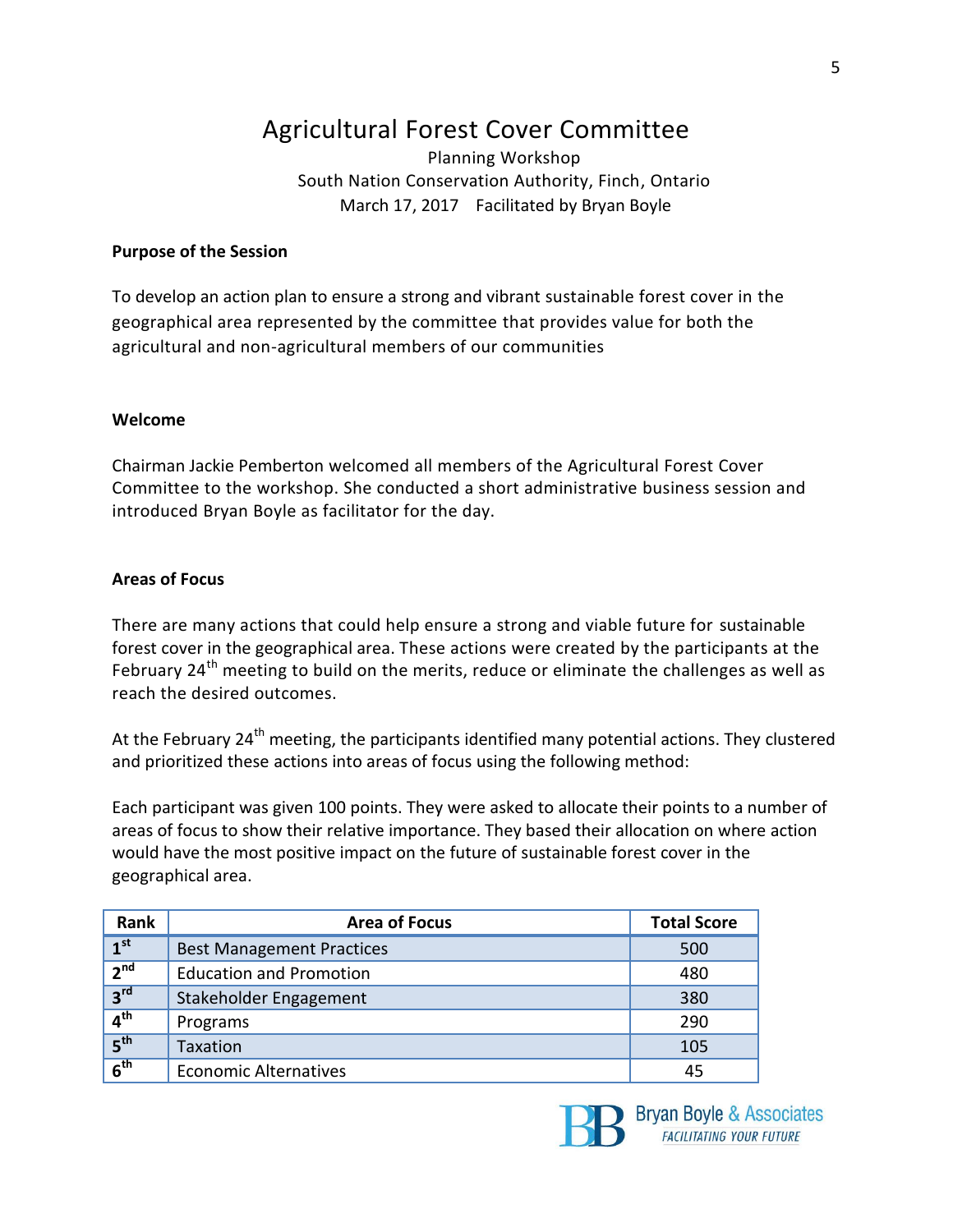#### **Participants' Suggested Actions**

Participants were encouraged to choose specific actions from the Areas of Focus that had not been addressed on February 24<sup>th</sup> and create some additional detail for Areas of Focus of the highest priority using the suggested guidelines shown below.

| What?             | Clearly defined action to help ensure a strong and viable future for          |
|-------------------|-------------------------------------------------------------------------------|
|                   | sustainable forest cover in the geographical area represented by the          |
|                   | committee                                                                     |
| Why?              | The positive impact this action would have on sustainable forest cover in the |
|                   | geographical area                                                             |
|                   | Please note how your recommended action:                                      |
|                   | builds on a strength<br>$\bullet$                                             |
|                   | reduces or eliminates a weakness<br>$\bullet$                                 |
|                   | aims for a desired outcome<br>$\bullet$                                       |
| Who?              | The lead person or group                                                      |
| Where?            | Area or location where activity would be focused                              |
| When?             | Reasonable and attainable timelines                                           |
| How?              | Recommended steps in the specific action                                      |
| <b>Resources?</b> | Resources required (e.g. funds, materials, payment-in-kind and who will       |
|                   | supply these resources)                                                       |
| Success?          | Metrics or criteria that will be used to evaluate success of this action      |

Participants were given opportunities to add value to the work of other groups.

The specific actions within each Area of Focus were prioritized using a points system.

The suggested key Areas of Focus are provided in the same order as the ranking in the Areas of Focus table above. Within each Area of Focus, the action plans are listed in order of priority.

#### 1. Best Management Practices

| 1.1    | Priority Score: 24                                               |
|--------|------------------------------------------------------------------|
| What?  | Establish a definition for marginal lands<br>$\bullet$           |
|        | Identify marginal lands with online maps<br>$\bullet$            |
| Why?   | • To show lands better used for forestry than agriculture        |
| Who?   | County, MNRF, OMAFRA, Crop Consultants<br>٠                      |
| Where? | Pilot program locally<br>$\bullet$                               |
| When?  | As soon as possible, this year<br>$\bullet$                      |
| How?   | Collect data<br>$\bullet$                                        |
|        | Create GIS maps<br>$\bullet$                                     |
|        | Update data as needed through Canada Land Inventory<br>$\bullet$ |



Bryan Boyle & Associates FACILITATING YOUR FUTURE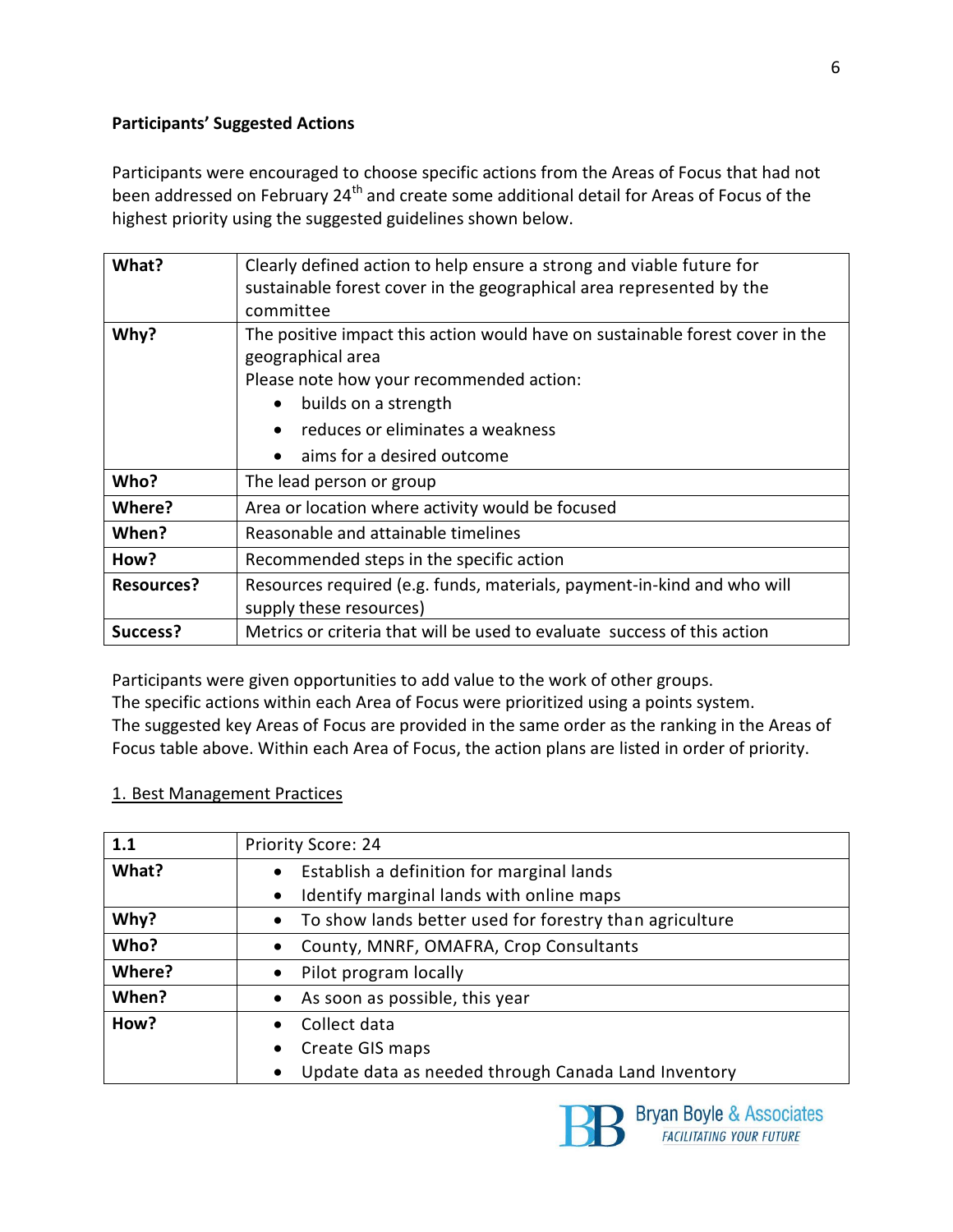|                   | • Provide incentives to improve uptake                              |
|-------------------|---------------------------------------------------------------------|
| <b>Resources?</b> | • Conservation Authorities, Municipalities, Province, farmers, crop |
|                   | consultants                                                         |
| Success?          | • Maps exist and are well used                                      |
|                   | • Strong website counts for use                                     |
|                   | • More trees on marginal lands                                      |

| 1.2    | <b>Priority Score: 22</b>                                                                                        |
|--------|------------------------------------------------------------------------------------------------------------------|
| What?  | Create a Best Management Practice for Forestry<br>$\bullet$                                                      |
| Why?   | Encourage landowners to do what is best<br>$\bullet$                                                             |
|        | Allow tree removal on Class I, 2 and 3 land<br>$\bullet$                                                         |
|        | Facilitate proper tree cutting with chipping and mulching within the<br>$\bullet$                                |
|        | three year time period                                                                                           |
|        | Offset the impact of invasive species such as Emerald ash borer,<br>$\bullet$                                    |
|        | Dutch elm, Asian long-horned beetle, pine beetle, etc.                                                           |
|        | Counter impact of wildlife damage, e.g. beaver, deer, etc.<br>$\bullet$                                          |
|        | Strike a balance between wildlife habitat and crop losses<br>$\bullet$                                           |
|        | In lieu of bylaws<br>$\bullet$                                                                                   |
|        | Incorporate visual buffer strips of trees<br>$\bullet$                                                           |
| Who?   | All stakeholders engaged<br>$\bullet$                                                                            |
|        | OMAFRA could publish and promote a BMP that we could endorse<br>$\bullet$                                        |
| Where? | Each municipality in the geographic area<br>$\bullet$                                                            |
| When?  | Within one year<br>$\bullet$                                                                                     |
| How?   | Bring together experts<br>$\bullet$                                                                              |
|        | Farmers engaged in BMP development<br>$\bullet$                                                                  |
|        | Engage in landowner education to do what is best<br>$\bullet$                                                    |
|        | Establish Best Management Practice booklet and distribute online<br>$\bullet$                                    |
|        | Provide Best Management Practice training<br>$\bullet$                                                           |
|        | Motivate and encourage farmers to follow BMPs<br>$\bullet$                                                       |
|        | Promote their use to the public through advertising<br>$\bullet$<br>Utilize agricultural University<br>$\bullet$ |
|        | Encourage use of forestry BMPs for all, e.g. developments, single-<br>$\bullet$                                  |
|        | family dwellings, industry                                                                                       |
|        | Update soil maps<br>$\bullet$                                                                                    |
|        | Consider soil type and classification<br>$\bullet$                                                               |
|        | Create a checklist to verify or ensure that clearing trees is the right                                          |
|        | decision                                                                                                         |
|        | Evaluate final use of trees, e.g. burn, chip, buried, transported, etc.                                          |

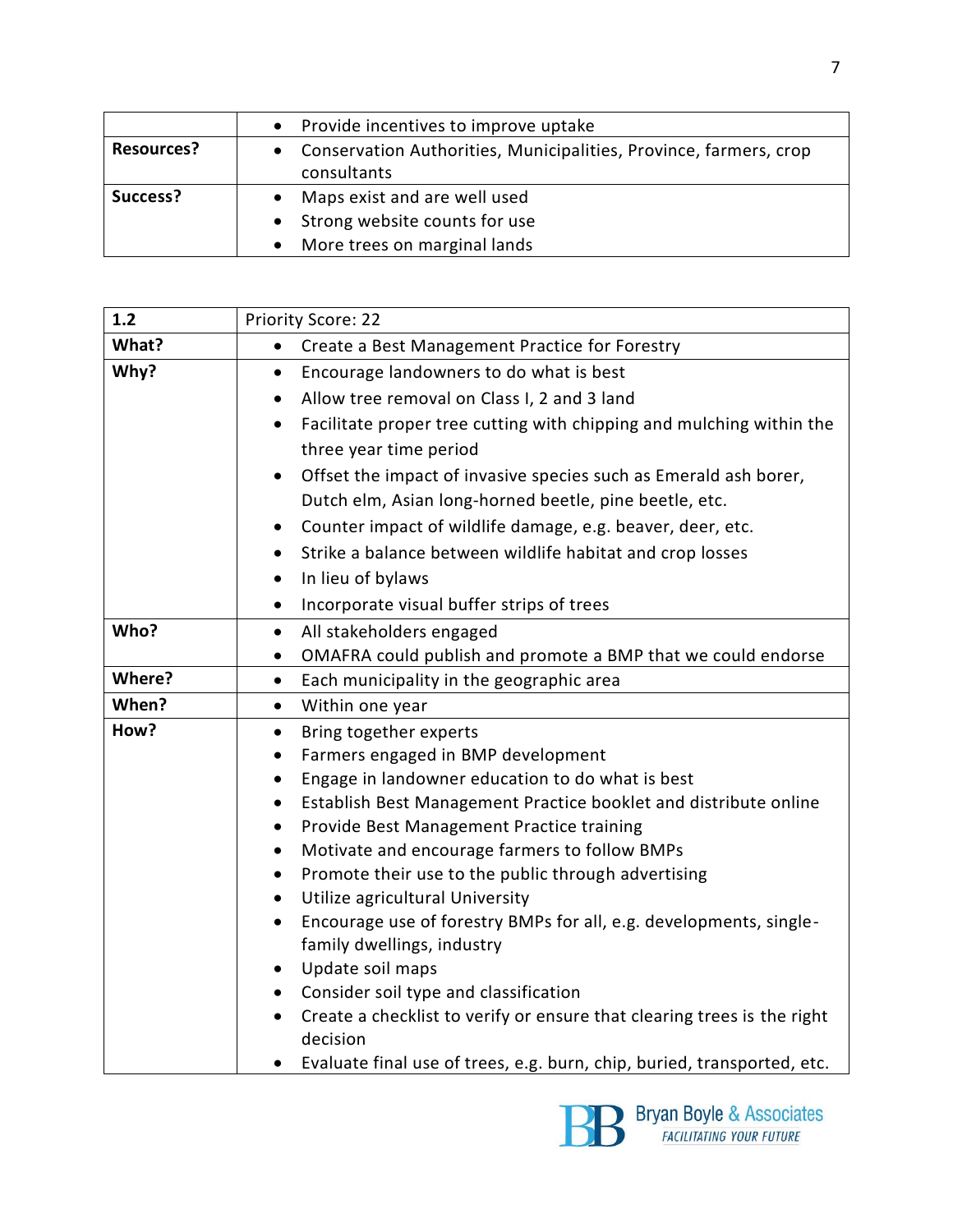| <b>Resources?</b> | • OMAFRA for production of material                                     |
|-------------------|-------------------------------------------------------------------------|
|                   | • Conservation Authority                                                |
|                   | Local townships                                                         |
|                   | Province                                                                |
|                   | <b>Ducks Unlimited</b>                                                  |
| Success?          | When applications come forward<br>$\bullet$                             |
|                   | Practices that all stakeholders agree upon are implemented<br>$\bullet$ |

| 1.3               | Priority Score: 16                                                   |
|-------------------|----------------------------------------------------------------------|
| What?             | Plant windbreaks<br>$\bullet$                                        |
| Why?              | Stop erosion<br>٠                                                    |
|                   | Improved public perception<br>$\bullet$                              |
| Who?              | Drainage Superintendents and Peer Review Committee<br>$\bullet$      |
| Where?            | Each municipality and area evaluation<br>$\bullet$                   |
| When?             | On demand<br>$\bullet$                                               |
| How?              | Encourage windbreak developments<br>٠                                |
|                   | Utilize Best Management Practices<br>$\bullet$                       |
| <b>Resources?</b> | South Nation Conservation Authority<br>$\bullet$                     |
| Success?          | The number of trees planted or maintained as windbreaks<br>$\bullet$ |

| 1.4               | <b>Priority Score: 16</b>                                     |
|-------------------|---------------------------------------------------------------|
| What?             | Update the Canada Land Inventory<br>$\bullet$                 |
| Why?              | To identify marginal lands for planning purposes<br>$\bullet$ |
| Who?              | <b>Provincial and Federal officials</b><br>$\bullet$          |
| Where?            | <b>Prescott and Russell</b><br>$\bullet$                      |
|                   | Stormont, Dundas and Glengarry<br>$\bullet$                   |
|                   | Already accomplished in Ottawa<br>$\bullet$                   |
| When?             | 2018<br>٠                                                     |
| How?              | Lobby the Province, particularly Conservation Ontario         |
|                   | Allocate funding<br>$\bullet$                                 |
|                   | Plan the review<br>$\bullet$                                  |
| <b>Resources?</b> | Funds through Growing Forward 2<br>٠                          |
| Success?          | New mapping that is publicly available<br>$\bullet$           |

| $\vert$ 1.5 | Priority Score: 4                       |
|-------------|-----------------------------------------|
| What?       | Add forestry to Environmental Farm Plan |

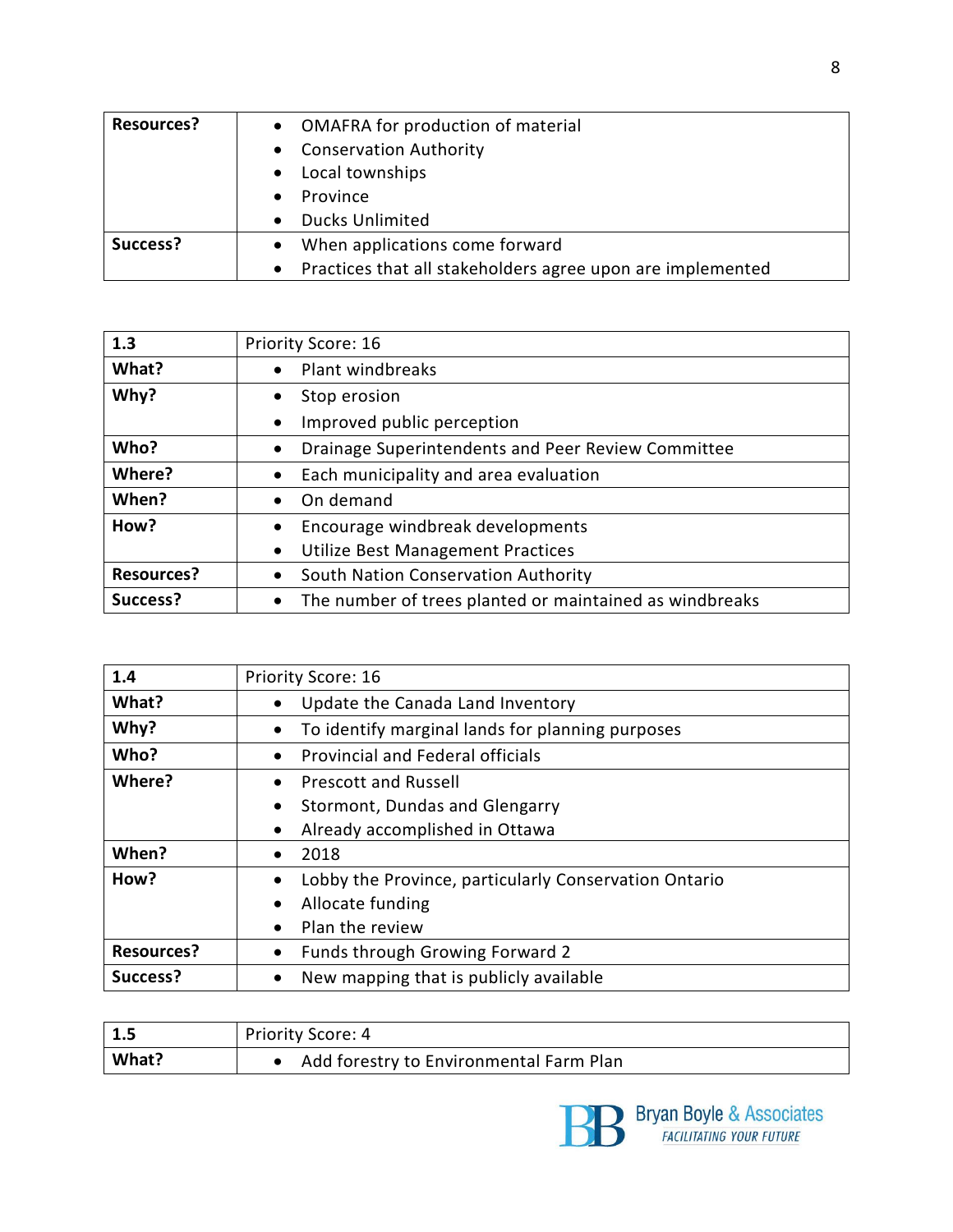| Why?              | Raise awareness                                                                |
|-------------------|--------------------------------------------------------------------------------|
|                   | Demonstrate farmers' commitment<br>$\bullet$                                   |
| Who?              | <b>Ontario Soil and Crop Improvement Association</b>                           |
|                   | <b>Conservation Ontario</b>                                                    |
|                   | <b>Conservation Authorities</b><br>$\bullet$                                   |
|                   | <b>Agricultural Committees</b><br>$\bullet$                                    |
| Where?            | Provincially with a local pilot project in South Nation watershed<br>$\bullet$ |
| When?             | Develop a new module in 2017                                                   |
|                   | Full implementation 2018<br>$\bullet$                                          |
| How?              | Local Federations of Agriculture meet with Soil and Crop<br>$\bullet$          |
|                   | <b>Improvement Association</b>                                                 |
|                   | Soil and Crop Improvement Association brings the proposal to the<br>$\bullet$  |
|                   | <b>Federal and Provincial officials</b>                                        |
|                   | Implement locally and provincially                                             |
| <b>Resources?</b> | Provincially funded<br>$\bullet$                                               |
|                   | Time commitment of local representatives<br>$\bullet$                          |
| Success?          | Forestry module added provincially to Environment Farm Plan                    |

### **2. Education and Promotion**

| 2.1               | <b>Priority Score: 29</b>                                                     |
|-------------------|-------------------------------------------------------------------------------|
| What?             | Ensure that agriculture is the highest priority<br>٠                          |
| Why?              | Agriculture is the number one industry in Eastern Ontario<br>$\bullet$        |
|                   | View the issue from both perspectives (agriculture and forestry)<br>$\bullet$ |
|                   | Ensure harmony through cooperation<br>$\bullet$                               |
| Who?              | Farm organizations                                                            |
|                   | South Nation Conservation Authority<br>$\bullet$                              |
| Where?            | <b>Prescott and Russell</b><br>$\bullet$                                      |
|                   | Stormont, Dundas and Glengarry<br>$\bullet$                                   |
|                   | Parts of Leeds and Grenville                                                  |
| When?             | Begin in April 2017                                                           |
|                   | Ongoing                                                                       |
| How?              | Agricultural Forestry Conservation Committee would create an<br>$\bullet$     |
|                   | initiative                                                                    |
| <b>Resources?</b> | Upper and lower tier Municipalities                                           |
| Success?          | Positive change in public perception                                          |

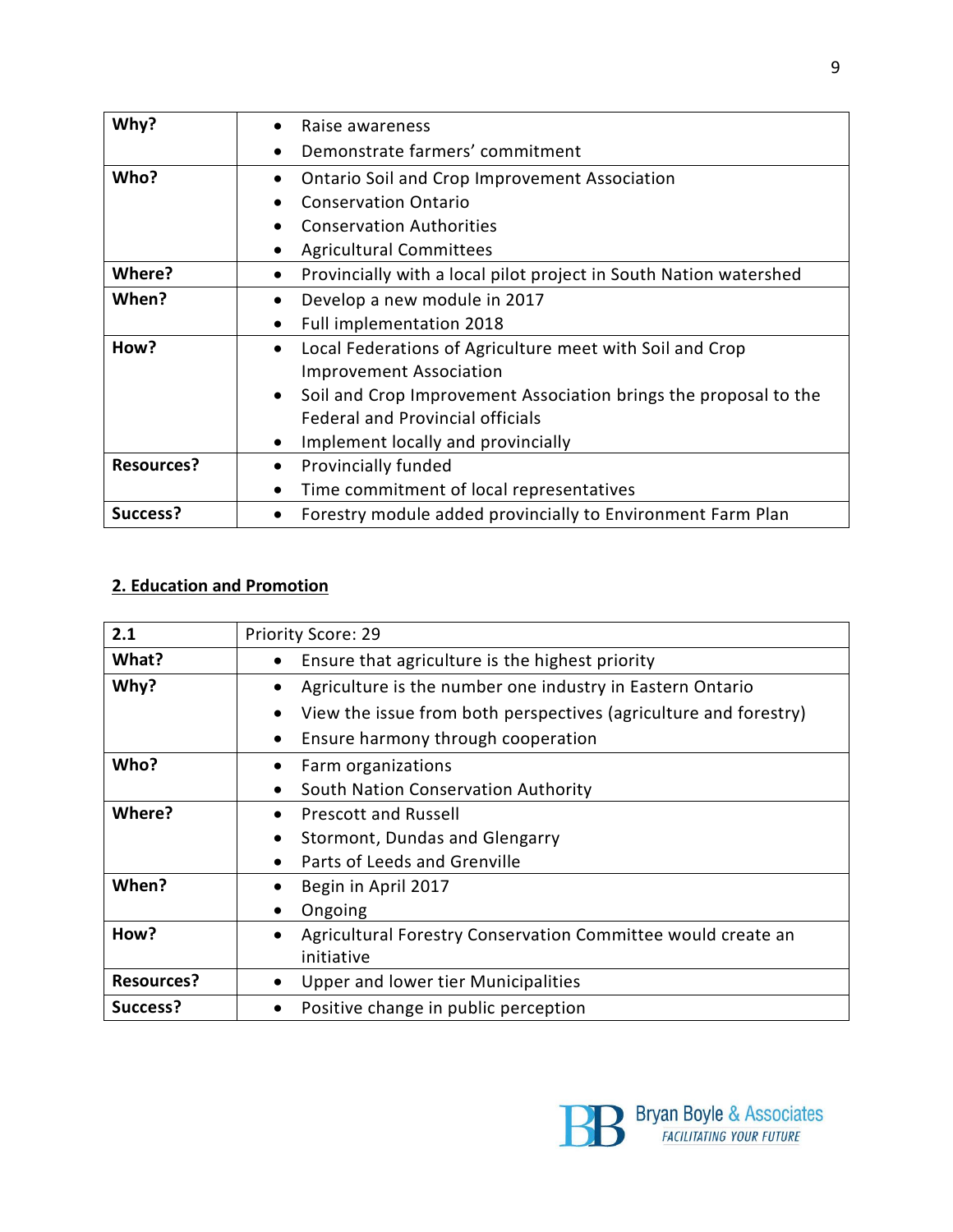| 2.2               | Priority Score: 25                                                                      |
|-------------------|-----------------------------------------------------------------------------------------|
| What?             | <b>Education and promotion</b><br>$\bullet$                                             |
| Why?              | Better understanding of land management<br>$\bullet$                                    |
|                   | Improve farm practices<br>$\bullet$                                                     |
|                   | Better stakeholder engagement<br>٠                                                      |
|                   | Improve image of agriculture<br>٠                                                       |
|                   | Engage the public in the industry as a whole<br>٠                                       |
| Who?              | Farmers<br>$\bullet$                                                                    |
|                   | General public                                                                          |
|                   | Ministry of Education Curriculum Department<br>٠                                        |
|                   | Upper and lower tier municipalities                                                     |
|                   | <b>Conservation Authorities</b><br>٠                                                    |
|                   | Agricultural industry<br>$\bullet$                                                      |
| Where?            | Watershed based in the South Nation Conservation Authority area<br>$\bullet$            |
|                   | Promoted to neighbouring Conservation Authorities<br>٠                                  |
| When?             | Start within six months<br>$\bullet$                                                    |
|                   | Ongoing<br>٠                                                                            |
| How?              | Develop or enhance partnerships with local schools, municipalities,<br>$\bullet$        |
|                   | farm groups, farm organizations, etc.                                                   |
|                   | Set educational parameters including what we do, why we do it and<br>٠                  |
|                   | the benefits for all                                                                    |
|                   | Promote our message "through the media" not "by the media"<br>٠                         |
|                   | Include a social media initiative<br>$\bullet$                                          |
|                   | Increased involvement with "Agriculture in the Classroom"<br>$\bullet$                  |
|                   | Special programs in schools and at professional development days<br>to educate teachers |
|                   | Farm tours                                                                              |
|                   | Incorporated into Soil and Crop Improvement Association programs                        |
|                   | Increase local OMAFRA staff                                                             |
|                   | Increase agriculture personnel at Conservation Authorities<br>٠                         |
| <b>Resources?</b> | Province through Ministry of Education and Ministry of Natural<br>$\bullet$             |
|                   | Resources                                                                               |
|                   | Taxes for agricultural education<br>$\bullet$                                           |
| Success?          | Agriculture in the educational curriculum<br>٠                                          |
|                   | Reduced bad publicity                                                                   |
|                   | Better educated public                                                                  |
|                   | Movement toward common goals                                                            |

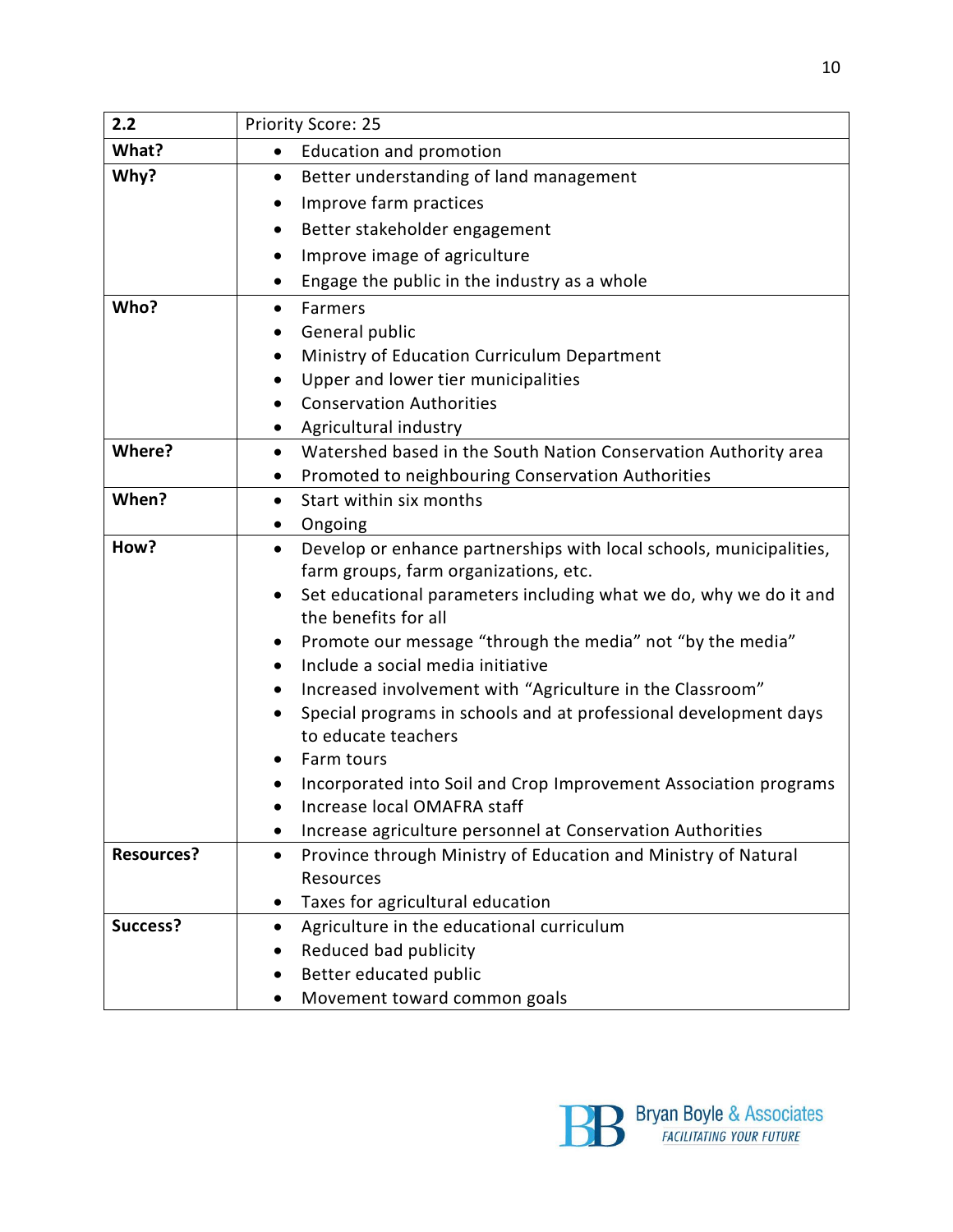#### **3. Stakeholder Engagement**

| 3.1               | <b>Priority Score: 21</b>                                                                         |
|-------------------|---------------------------------------------------------------------------------------------------|
| What?             | <b>Forest Cover Committee</b><br>$\bullet$                                                        |
| Why?              | To move this group's idea forward through upper tier and Province<br>$\bullet$                    |
| Who?              | Champions from this community plus Conservation Authority,<br>$\bullet$<br>County, public members |
| Where?            | South Nation watershed<br>$\bullet$                                                               |
| When?             | Soon, as early as May 2017<br>$\bullet$                                                           |
| How?              | Choose key members<br>$\bullet$                                                                   |
|                   | Invite the public, County and Province<br>$\bullet$                                               |
|                   | Set the Terms of Reference<br>$\bullet$                                                           |
| <b>Resources?</b> | <b>Conservation Authority</b><br>$\bullet$                                                        |
| Success?          | Establishment of committee<br>$\bullet$                                                           |

| 3.2    | Priority Score: 19                                                                                                                                                                                                                                                               |
|--------|----------------------------------------------------------------------------------------------------------------------------------------------------------------------------------------------------------------------------------------------------------------------------------|
| What?  | Encourage coordinated approach of stakeholder engagement<br>$\bullet$                                                                                                                                                                                                            |
| Why?   | Everyone becomes part of the process<br>$\bullet$                                                                                                                                                                                                                                |
|        | Pride of involvement                                                                                                                                                                                                                                                             |
|        | A sense of ownership<br>٠                                                                                                                                                                                                                                                        |
|        | Gains buy-in as part of the solution<br>٠                                                                                                                                                                                                                                        |
|        | Promotes education                                                                                                                                                                                                                                                               |
| Who?   | Farmers<br>٠                                                                                                                                                                                                                                                                     |
|        | <b>Conservation Authorities</b>                                                                                                                                                                                                                                                  |
|        | Municipalities<br>٠                                                                                                                                                                                                                                                              |
|        | <b>Ontario Woodlot Association</b>                                                                                                                                                                                                                                               |
| Where? | South Nation watershed<br>$\bullet$                                                                                                                                                                                                                                              |
| When?  | Ongoing<br>٠                                                                                                                                                                                                                                                                     |
| How?   | Solicit support from municipalities, agriculture groups and media<br>$\bullet$<br>Establish a government buy-in, e.g. MOECC, Ministry of Education,<br>$\bullet$<br>MNRF, Ministry of Agriculture Food and Rural Affairs<br>Make presentations to interested groups<br>$\bullet$ |
|        | Ensure that our messaging is consistent when getting farmers' point<br>$\bullet$<br>of view out through the media                                                                                                                                                                |
|        | Find common ground between divergent viewpoints<br>٠                                                                                                                                                                                                                             |
|        | Develop financial incentives to compliment program<br>$\bullet$                                                                                                                                                                                                                  |
|        | Initiate a retroactive credit to reward producers for activities<br>already done well                                                                                                                                                                                            |

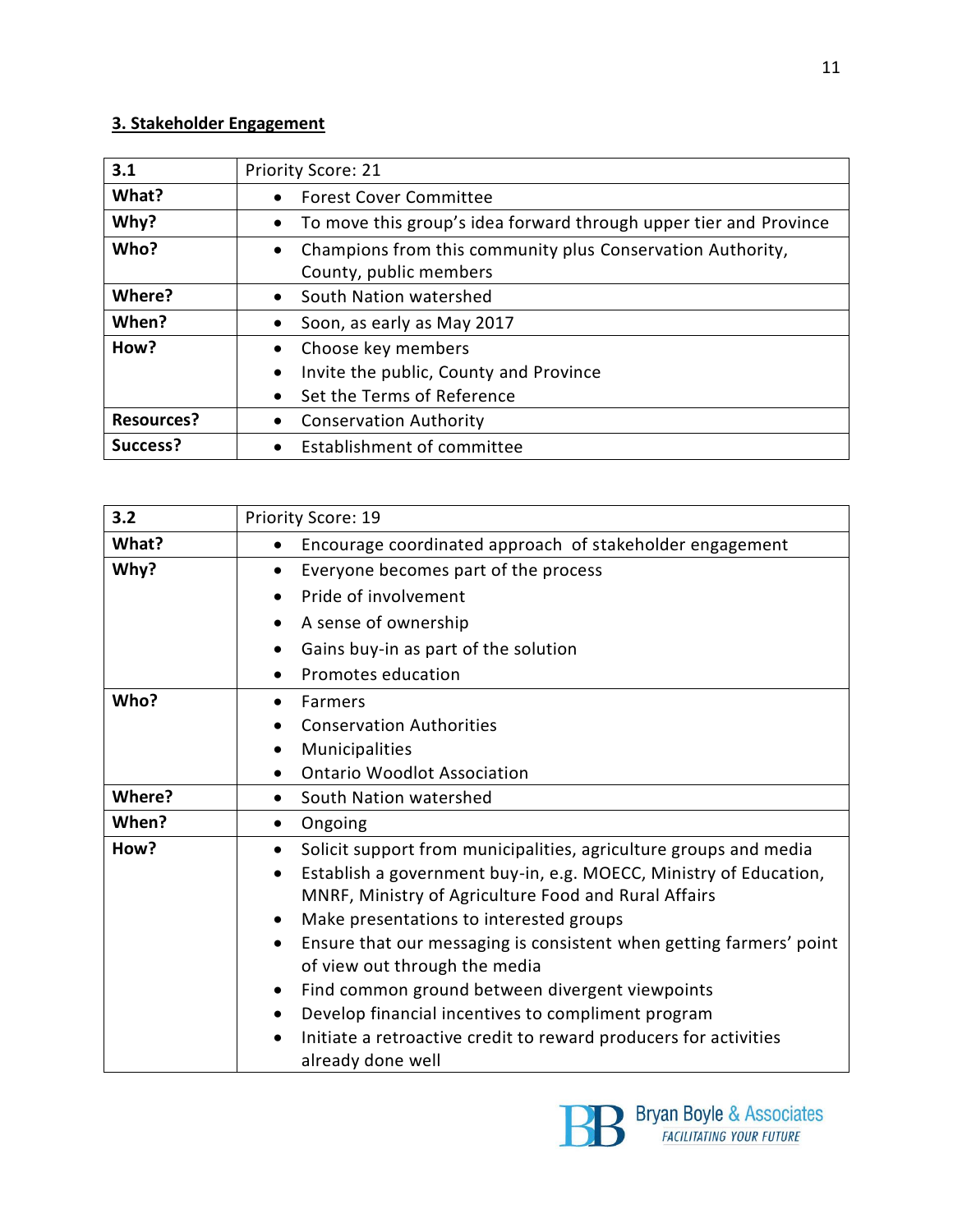| <b>Resources?</b> | • Agriculture industry would provide funding in-kind                                 |
|-------------------|--------------------------------------------------------------------------------------|
|                   | • Conservation Authority would provide funding in-kind                               |
|                   | • Human resources would be identified to ensure we have the right<br>people involved |
|                   | <b>Municipal funding</b><br>$\bullet$                                                |
|                   | • Use money from the carbon credit fund                                              |
|                   | • All funding would come from the Province                                           |
| Success?          | • Stakeholders are involved and engaged                                              |
|                   | Positive publicity is common<br>$\bullet$                                            |

| 3.3               | <b>Priority Score: 18</b>                                                    |
|-------------------|------------------------------------------------------------------------------|
| What?             | Compare farmland losses to forestry compared to losses to urban<br>$\bullet$ |
|                   | sprawl                                                                       |
| Why?              | Forestry offsets urban sprawl<br>$\bullet$                                   |
|                   | Provide comparative analysis<br>$\bullet$                                    |
| Who?              | Local committee with additional resources<br>$\bullet$                       |
| Where?            | Province-wide<br>$\bullet$                                                   |
| When?             | As soon as possible<br>$\bullet$                                             |
| How?              | Organize project with goals and timelines                                    |
|                   | Engage support and secure resources<br>$\bullet$                             |
|                   | Identify sources of data<br>$\bullet$                                        |
| <b>Resources?</b> | <b>Conservation Authorities</b><br>$\bullet$                                 |
| Success?          | Comparative analysis available<br>$\bullet$                                  |

| 3.4    | Priority Score: 13                                                   |
|--------|----------------------------------------------------------------------|
| What?  | Create Peer Review Committee<br>$\bullet$                            |
| Why?   | Share opinions and educate<br>$\bullet$                              |
|        | Monitor and promote proper cutting<br>$\bullet$                      |
|        | Satisfy public concerns<br>$\bullet$                                 |
| Who?   | <b>Five Member Committee</b><br>$\bullet$                            |
|        | Local Ontario Federation of Agriculture<br>$\bullet$                 |
|        | South Nation Conservation Authority<br>$\bullet$                     |
|        | Municipal planner<br>٠                                               |
|        | Ontario Minister of Agriculture, Food and Rural Affairs<br>$\bullet$ |
| Where? | South Nation watershed<br>$\bullet$                                  |
| When?  | 2017 and 2018<br>$\bullet$                                           |
| How?   | Form the committee<br>$\bullet$                                      |

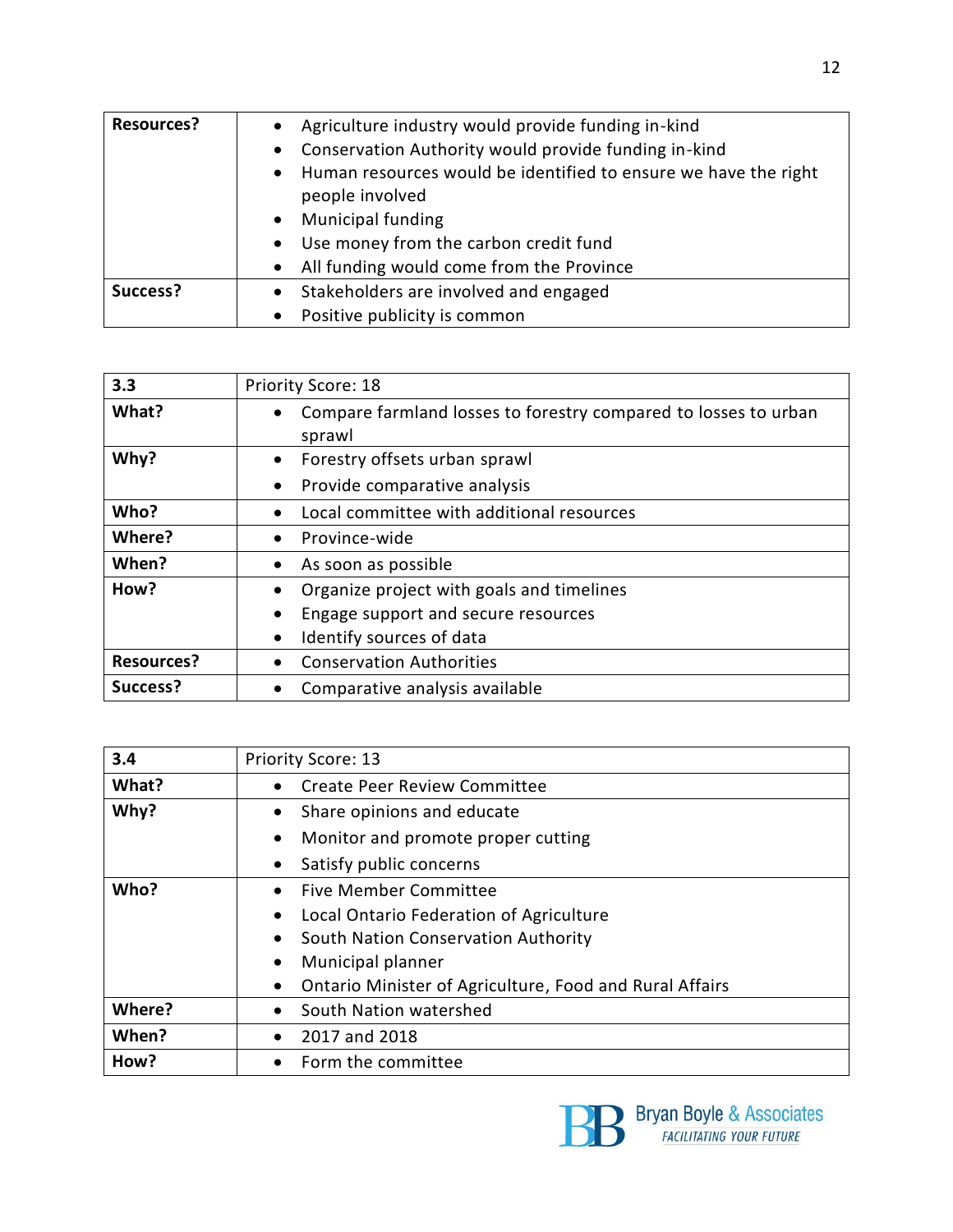| <b>Resources?</b> | <b>Conservation Authority</b>       |
|-------------------|-------------------------------------|
| Success?          | Committee established and effective |

| 3.5               | <b>Priority Score: 8</b>                                                               |
|-------------------|----------------------------------------------------------------------------------------|
| What?             | Initiate cutting permit and regulation<br>$\bullet$                                    |
| Why?              | Provide more options<br>$\bullet$                                                      |
|                   | Ensure that Best Management Practices are available<br>$\bullet$                       |
|                   | Help educate stakeholders<br>$\bullet$                                                 |
|                   | Satisfy public concerns<br>$\bullet$                                                   |
| Who?              | Municipality<br>٠                                                                      |
| Where?            | South Nation watershed<br>$\bullet$                                                    |
| When?             | 2018<br>$\bullet$                                                                      |
| How?              | Establish municipal buy-in<br>$\bullet$                                                |
|                   | Develop a process<br>$\bullet$                                                         |
|                   | Define the minimum size required, e.g. greater than 5 acres<br>٠                       |
|                   | Solicit a recommendation from the Peer Review Committee<br>$\bullet$                   |
|                   | Implement a pilot program<br>$\bullet$                                                 |
| <b>Resources?</b> | Municipalities<br>٠                                                                    |
| Success?          | Cutting permit and regulation is implemented and operating<br>$\bullet$<br>effectively |

| 3.6               | Priority Score: 6                                                     |
|-------------------|-----------------------------------------------------------------------|
| What?             | • Promote the benefits of forestry to the agricultural community      |
| Why?              | To regain trust<br>$\bullet$                                          |
|                   | Reduce soil erosion<br>$\bullet$                                      |
|                   | Windbreaks provide snow protection of alfalfa and grains<br>$\bullet$ |
|                   | Yield drag with windbreaks shelter<br>$\bullet$                       |
| Who?              | Farm groups                                                           |
| Where?            | Across the watershed                                                  |
| When?             | As soon as possible<br>٠                                              |
| How?              | Encourage use of windbreaks and other forestry by tax breaks<br>٠     |
| <b>Resources?</b> | Farm organizations<br>$\bullet$                                       |
| Success?          | Type and amount of promotional effort                                 |

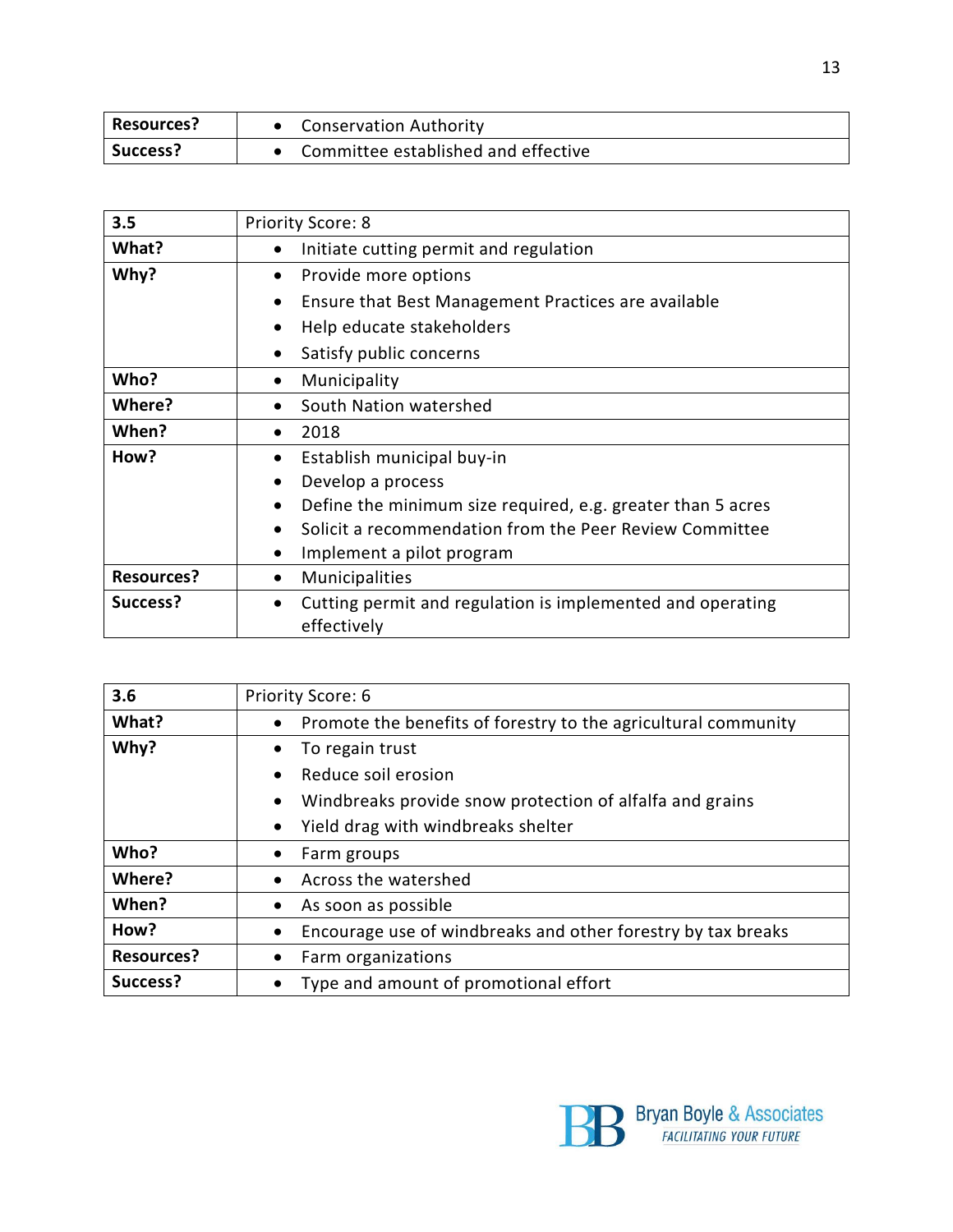| 3.7               | Priority Score: 4                                                          |
|-------------------|----------------------------------------------------------------------------|
| What?             | Develop an option for counties and municipalities to purchase<br>$\bullet$ |
|                   | forest land                                                                |
| Why?              | Maintain forest cover<br>$\bullet$                                         |
|                   | Acceptable compromise for all stakeholders<br>$\bullet$                    |
| Who?              | Municipalities and South Nation Conservation Authority<br>$\bullet$        |
| Where?            | South Nation watershed<br>$\bullet$                                        |
| When?             | 2017 and beyond<br>$\bullet$                                               |
| How?              | Identify the marginal land<br>$\bullet$                                    |
|                   | Tax credits for planting more woodlots<br>$\bullet$                        |
| <b>Resources?</b> | Municipalities and South Nation Conservation Authority<br>٠                |
| Success?          | Acreage of land purchased to be maintained as forest                       |

| 3.8               | <b>Priority Score: 2</b>                                            |
|-------------------|---------------------------------------------------------------------|
| What?             | Engage stakeholders with divergent views<br>$\bullet$               |
| Why?              | Reduce complaints<br>$\bullet$                                      |
|                   | Limited negative press<br>٠                                         |
|                   | Opponents would feel part of the solution<br>$\bullet$              |
|                   | Tell our story<br>$\bullet$                                         |
|                   | Emphasize economic drivers<br>$\bullet$                             |
| Who?              | Agricultural groups<br>$\bullet$                                    |
|                   | Local municipalities<br>$\bullet$                                   |
|                   | Peer Review Committee                                               |
|                   | South Nation Conservation Authority forest technicians<br>$\bullet$ |
|                   | Provincial representatives                                          |
| Where?            | Localized initiatives within our watershed<br>$\bullet$             |
| When?             | Begin now and ongoing<br>$\bullet$                                  |
| How?              | <b>Presentations to Councils</b><br>$\bullet$                       |
|                   | <b>Encourage Best Management Practices</b><br>٠                     |
| <b>Resources?</b> | South Nation Conservation Authority<br>٠                            |
|                   | Provincial                                                          |
|                   | Municipal                                                           |
|                   | Time                                                                |
| Success?          | Stakeholder buy-in<br>٠                                             |
|                   | Funding provided                                                    |
|                   | Trust generated                                                     |

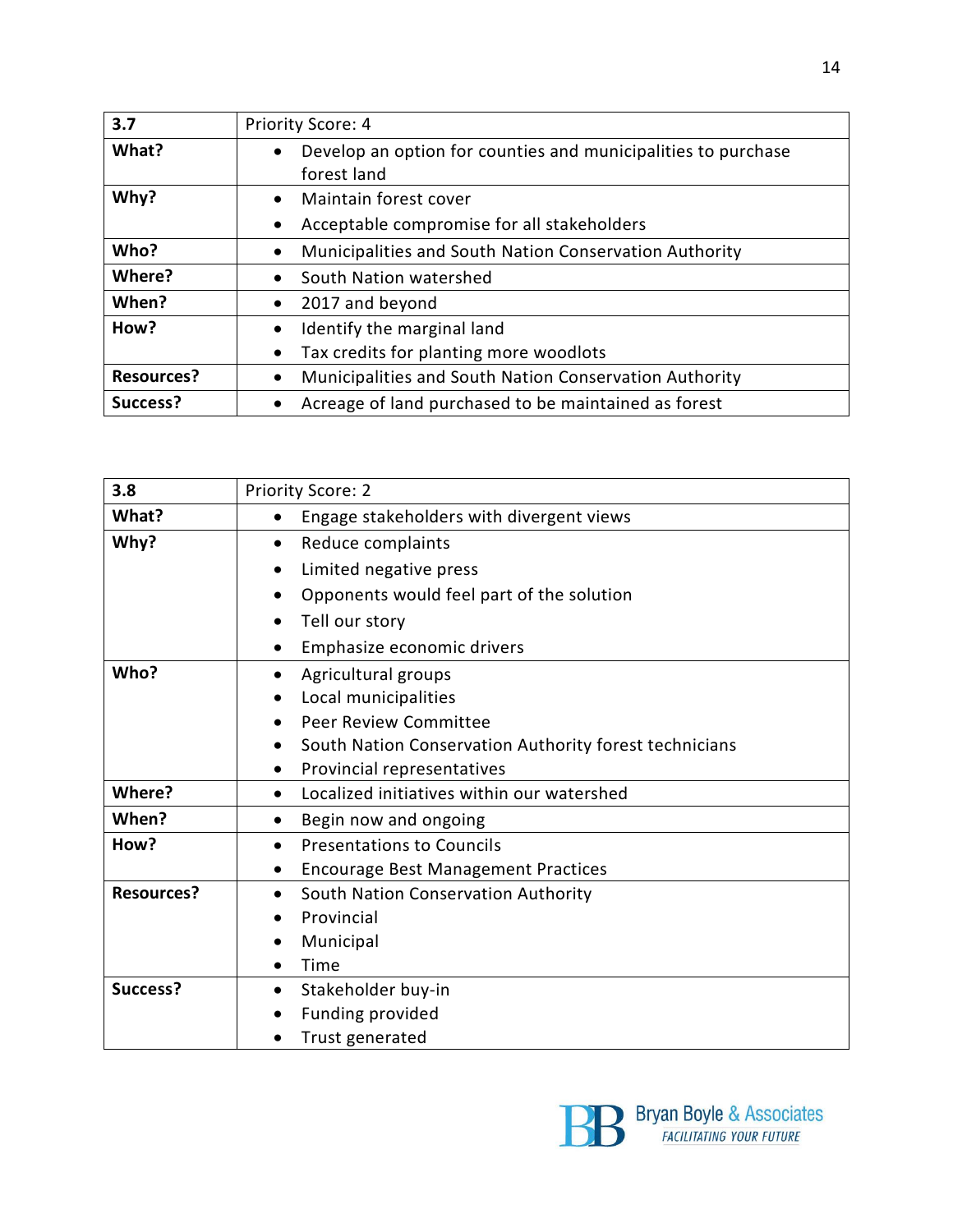#### **4. Programs**

| 4.1               | Priority Score: 17                                           |
|-------------------|--------------------------------------------------------------|
| What?             | Develop carbon credit protocols<br>$\bullet$                 |
| Why?              | Benefit the environment                                      |
|                   | Long-term solution                                           |
|                   | Build on existing credit to landowner<br>$\bullet$           |
|                   | Improve forest management<br>$\bullet$                       |
|                   | Achieve government objectives<br>$\bullet$                   |
|                   | Maintain an ecosystem for wildlife<br>$\bullet$              |
| Who?              | <b>Conservation Authorities</b><br>$\bullet$                 |
|                   | General farm organizations<br>٠                              |
|                   | Agricultural industry                                        |
|                   | Public                                                       |
|                   | Federal and provincial governments                           |
| Where?            | South Nation watershed<br>$\bullet$                          |
| When?             | Start as soon as possible; ongoing<br>٠                      |
|                   | Prior to 2018 is a provincial government deadline before the |
|                   | election                                                     |
| How?              | Gather existing program information globally<br>$\bullet$    |
|                   | Engage stakeholders<br>$\bullet$                             |
|                   | Lobby government or appropriate industry                     |
|                   | Clarify who is getting credits for what                      |
| <b>Resources?</b> | Tax base for carbon tax<br>$\bullet$                         |
| Success?          | Protocols in place to protect the government<br>$\bullet$    |
|                   | Peace of mind                                                |
|                   | Public engagement on climate change                          |

| 4.2   | Priority Score: 14                                                           |
|-------|------------------------------------------------------------------------------|
| What? | Develop more incentive programs                                              |
| Why?  | Encourage good land stewardship in the watershed                             |
|       | Diminishing funding now at local, provincial and federal levels<br>$\bullet$ |
|       | Recognition for engagement                                                   |
|       | Achieves the objective                                                       |
|       | Meets public and peer expectations                                           |

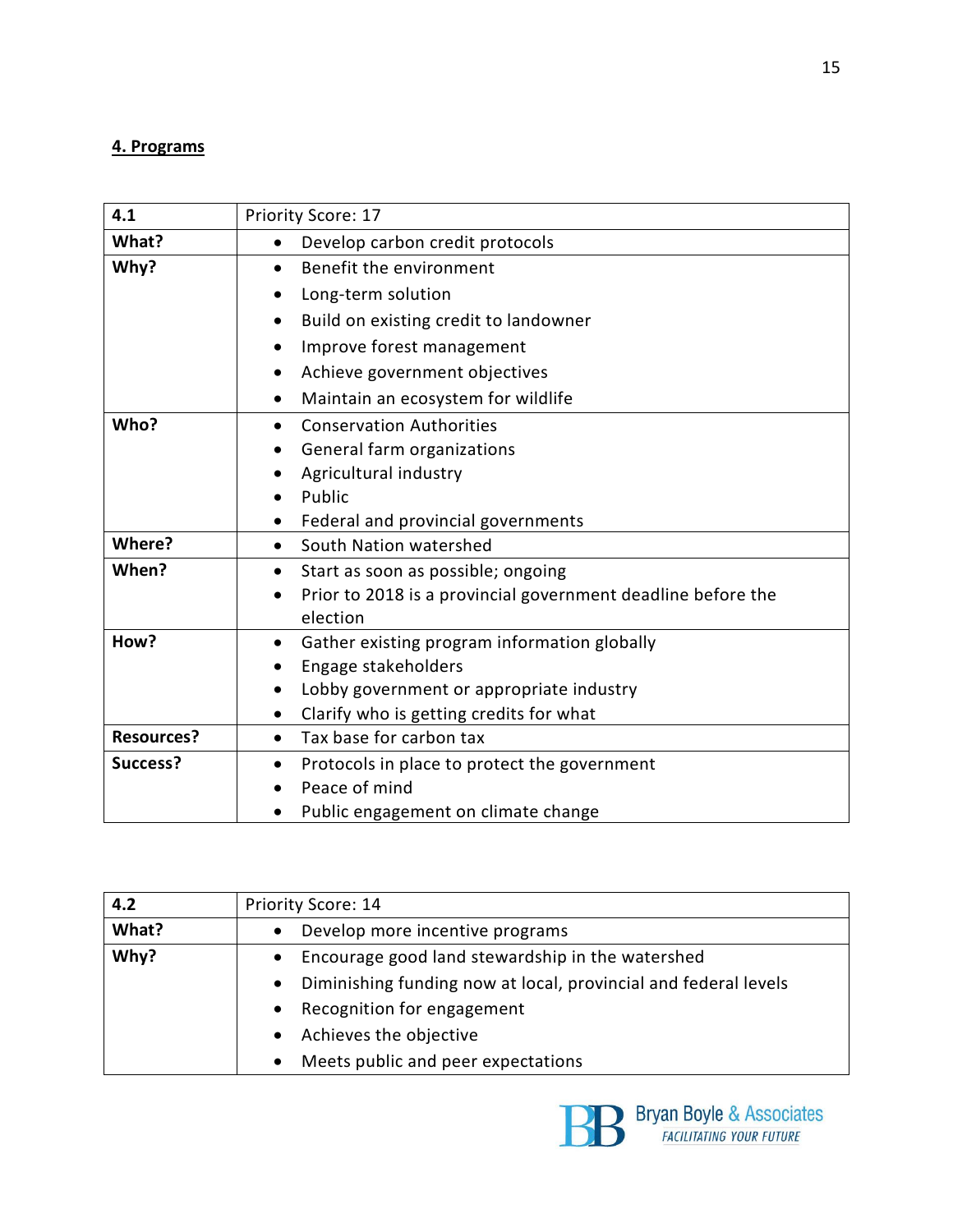|                   | Provide revenue source from forest land to remain in forest<br>$\bullet$         |
|-------------------|----------------------------------------------------------------------------------|
|                   | Generate public support                                                          |
|                   | <b>Environmental benefits</b><br>$\bullet$                                       |
|                   | Urban sprawl development<br>$\bullet$                                            |
| Who?              | <b>Conservation Authorities</b><br>$\bullet$                                     |
|                   | Public involvement<br>$\bullet$                                                  |
|                   | Soil and Crop<br>$\bullet$                                                       |
|                   | General farm organizations<br>$\bullet$                                          |
|                   | Governments<br>$\bullet$                                                         |
|                   | Public<br>$\bullet$                                                              |
|                   | Peer committee                                                                   |
|                   | Contractors<br>$\bullet$                                                         |
| Where?            | South Nation watershed basis as a pilot project<br>$\bullet$                     |
|                   | Spread Province-wide<br>$\bullet$                                                |
| When?             | Before 2018<br>$\bullet$                                                         |
|                   | Ongoing<br>$\bullet$                                                             |
| How?              | Ensure easy applications<br>$\bullet$                                            |
|                   | Encourage participation<br>$\bullet$                                             |
|                   | Expand on existing review and improve, like Clean Water Program<br>$\bullet$     |
|                   | Ensure unencumbered funding<br>$\bullet$                                         |
|                   | Generate innovative ideas<br>$\bullet$                                           |
|                   | Compensation for windbreaks<br>$\bullet$                                         |
|                   | Forest land taxes refund                                                         |
|                   | Consult with agricultural groups, concerned parties and through the<br>$\bullet$ |
|                   | educational system                                                               |
| <b>Resources?</b> | Federal, provincial and public<br>$\bullet$                                      |
|                   | Carbon tax                                                                       |
|                   | Special interest groups                                                          |
|                   | "Go Fund Me"<br>$\bullet$                                                        |
| Success?          | Amount of funding<br>$\bullet$                                                   |
|                   | Amount of projects completed<br>$\bullet$                                        |
|                   | Changed landscape                                                                |
|                   | Positive change in public perception                                             |

| 4.3    | <b>Priority Score: 7</b>                                  |
|--------|-----------------------------------------------------------|
| What?  | Initiate or support research and development<br>$\bullet$ |
| Why?   | • Identify various species and disease resistance         |
| Who?   | Recognized researchers                                    |
| Where? | <b>Across Ontario</b>                                     |

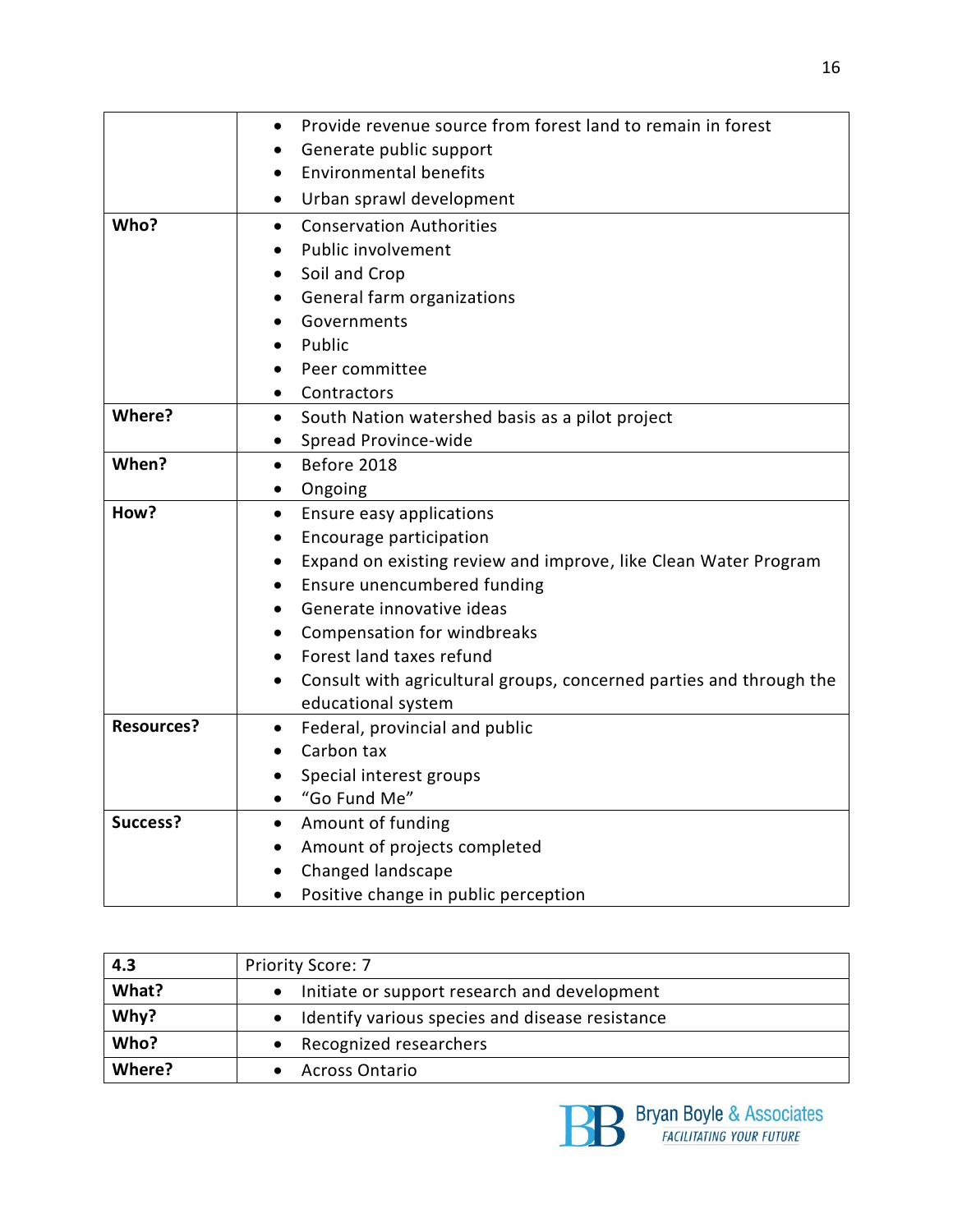| When?             | As soon as possible                               |
|-------------------|---------------------------------------------------|
| How?              | • Rejuvenate past research programs               |
|                   | Meet the current needs relating to forestry       |
| <b>Resources?</b> | • Ontario government and Conservation Authorities |
| Success?          | Research project successes                        |

| 4.4               | Priority Score: 0                                                              |
|-------------------|--------------------------------------------------------------------------------|
| What?             | Initiate Land Swap Credit Program<br>$\bullet$                                 |
| Why?              | To protect agricultural lands Class 1, 2 and 3<br>$\bullet$                    |
| Who?              | Municipal governments take the lead<br>$\bullet$                               |
| Where?            | Eastern Ontario<br>$\bullet$                                                   |
| When?             | 2018<br>$\bullet$                                                              |
| How?              | Develop soil maps to upgrade land classifications<br>$\bullet$                 |
|                   | Initiate a forest trust fund<br>$\bullet$                                      |
|                   | Land donations should be limited<br>$\bullet$                                  |
|                   | Develop a policy relating to land use<br>$\bullet$                             |
| <b>Resources?</b> | Ontario government<br>$\bullet$                                                |
| Success?          | Public consultations held to provide a land-use policy throughout<br>$\bullet$ |
|                   | Eastern Ontario                                                                |

#### **5. Taxation**

| 5.1               | <b>Priority Score: 24</b>                                                       |
|-------------------|---------------------------------------------------------------------------------|
| What?             | Provincial and federal tax credit for forest and lands<br>$\bullet$             |
| Why?              | Provides financial incentive that encourages management of forests<br>$\bullet$ |
| Who?              | <b>Conservation Authorities</b><br>$\bullet$                                    |
|                   | Agricultural groups<br>٠                                                        |
|                   | Municipalities<br>$\bullet$                                                     |
|                   | MPP's<br>$\bullet$                                                              |
| Where?            | Ontario-wide<br>$\bullet$                                                       |
| When?             | As soon as possible<br>٠                                                        |
| How?              | Create and initiate the program<br>٠                                            |
|                   | Farmers pay the 25% rate; they get a credit back and must commit<br>$\bullet$   |
|                   | to protect and manage forests                                                   |
| <b>Resources?</b> | <b>Conservation Authorities</b><br>$\bullet$                                    |
|                   | <b>Municipalities</b><br>$\bullet$                                              |

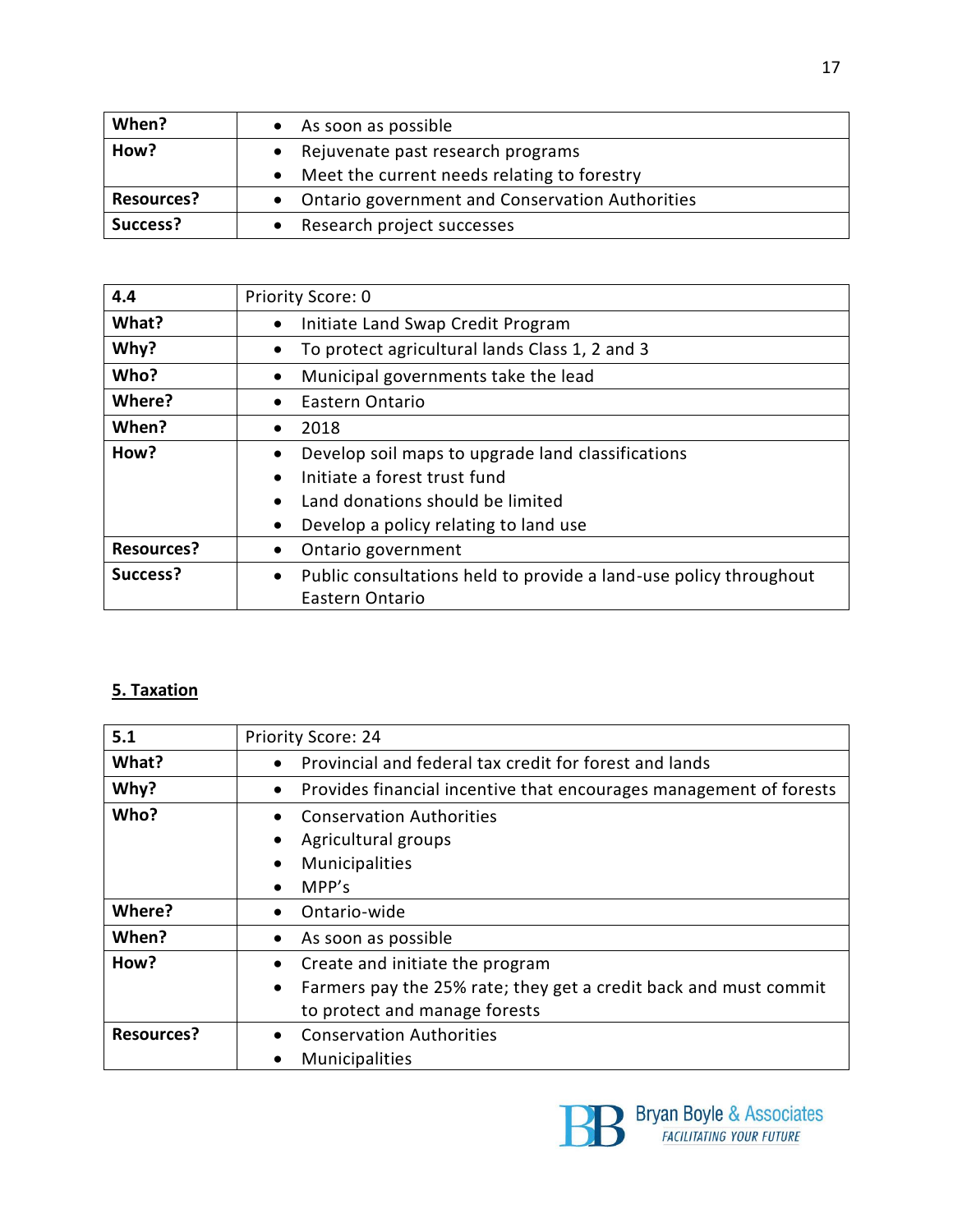| Success?          | Program exists<br>$\bullet$                                                  |
|-------------------|------------------------------------------------------------------------------|
| 5.2               | <b>Priority Score: 18</b>                                                    |
| What?             | Protect forest and municipal tax sale portfolio<br>$\bullet$                 |
| Why?              | Land being sold privately should be protected<br>$\bullet$                   |
| Who?              | Local municipality<br>$\bullet$                                              |
| Where?            | Leeds Grenville<br>$\bullet$                                                 |
|                   | Stormont, Dundas and Glengarry<br>$\bullet$                                  |
|                   | <b>Prescott Russell</b><br>$\bullet$                                         |
| When?             | 2018<br>$\bullet$                                                            |
| How?              | Develop policy; encourage the municipality to accept the policy<br>$\bullet$ |
| <b>Resources?</b> | Municipalities<br>٠                                                          |
| Success?          | Local public lands increase                                                  |

#### **6. Economic Alternatives**

| 6.1               | Priority Score: 19                                                          |
|-------------------|-----------------------------------------------------------------------------|
| What?             | Develop economic alternatives to clear cutting for agriculture<br>$\bullet$ |
| Why?              | Identify potential sustainable economic returns<br>$\bullet$                |
|                   | Preserves good forest for future generations<br>$\bullet$                   |
|                   | Potential for carbon credit funding<br>$\bullet$                            |
| Who?              | <b>Conservation Authorities</b>                                             |
|                   | Local municipalities                                                        |
| Where?            | Class 4 and 5 land in the South Nation Watershed<br>$\bullet$               |
| When?             | Long-term<br>$\bullet$                                                      |
| How?              | Consider the following as examples: maple syrup, tourism,<br>$\bullet$      |
|                   | recreation, green fuel, etc.                                                |
|                   | Generate public buy-in<br>$\bullet$                                         |
|                   | Develop government support<br>$\bullet$                                     |
|                   | Ensure farmer support<br>$\bullet$                                          |
| <b>Resources?</b> | Provincial funding<br>$\bullet$                                             |
|                   | <b>Conservation Authorities</b>                                             |
|                   | Municipal support<br>$\bullet$                                              |
| Success?          | Positive public opinion<br>٠                                                |
|                   | Farmers buy-in and are supportive<br>$\bullet$                              |
|                   | Agriculture and public are on the same page                                 |
|                   | Government policy is practical                                              |
|                   | No tree cutting bylaw is in place                                           |

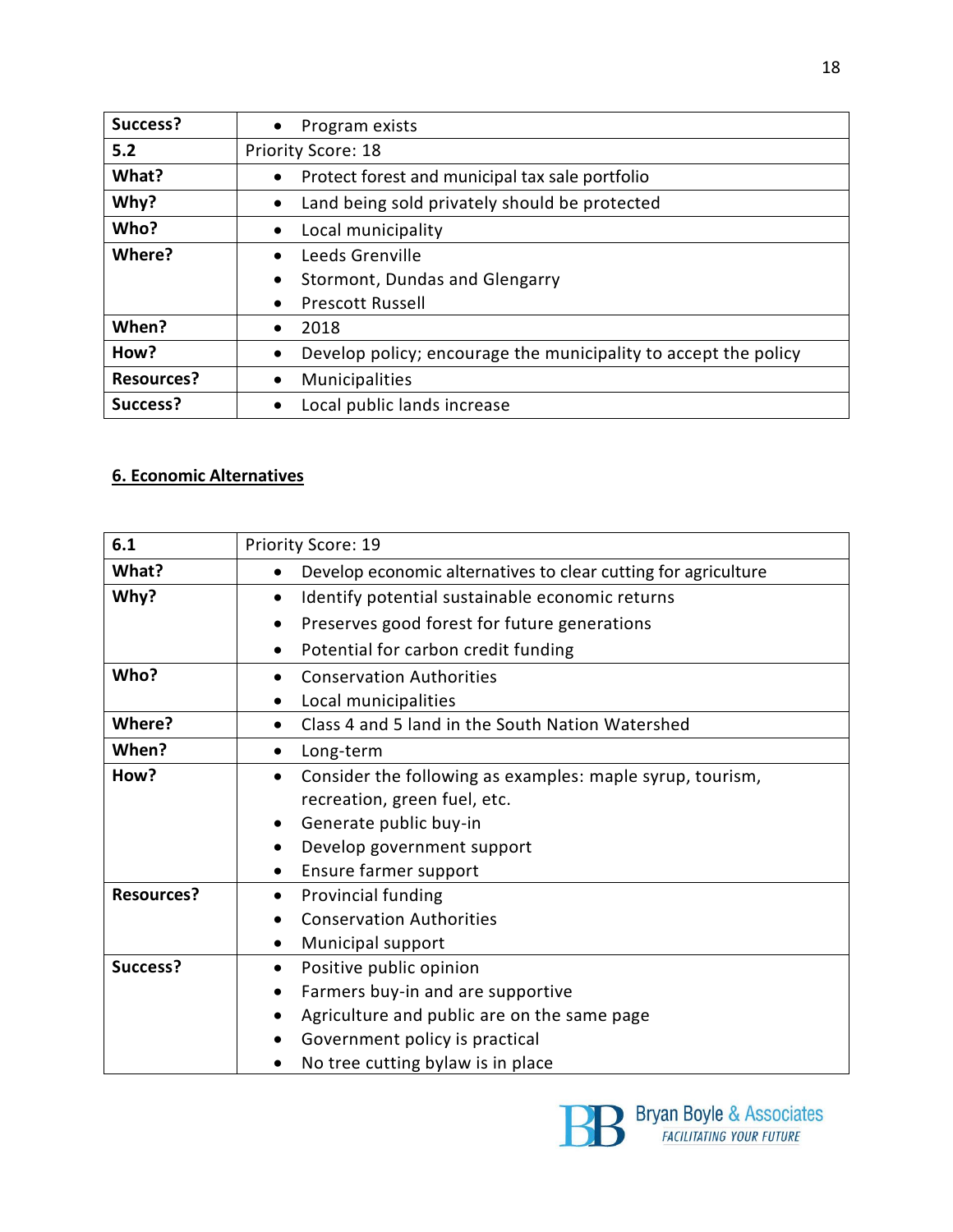#### **Perspectives of Other Stakeholders**

Participants were encouraged to "put on a new hat" to give that group's perspective on the suggested actions on-the-wall.

- Table 1: Elected Municipal Officials
- Table 2: Conservation Authorities
- Table 3: Environmental Activists
- Table 4: Non-Farm Rural Residents

These perspectives are shown below. Single numbers in the left-hand column of the table below indicates a general impression of an area of focus. Numbers in the left-hand column with decimals (e.g. 4.1) indicate that this comment relates to a specific action.

| 1 | <b>Best Management Practices</b>                                |  |
|---|-----------------------------------------------------------------|--|
|   |                                                                 |  |
|   | <b>Elected Municipal Officials</b>                              |  |
|   | No need to do enforcement of a tree cutting bylaw<br>$\bullet$  |  |
|   | Less public pressure<br>$\bullet$                               |  |
|   | Save resources                                                  |  |
|   | Work with Conservation Authorities                              |  |
|   | Get involved in education                                       |  |
|   |                                                                 |  |
|   | <b>Environmental Activists</b>                                  |  |
|   | Mandatory Environmental Farm Plans for all farmers<br>$\bullet$ |  |
|   |                                                                 |  |
|   | Non-Farm Rural Residents                                        |  |
|   | What is a BMPa car?                                             |  |
|   | Reduces the smoke<br>$\bullet$                                  |  |
|   | Why are the trees in piles?                                     |  |
|   | We are concerned with crops versus environmental aesthetics     |  |

| <b>Education and Promotion</b>                                     |
|--------------------------------------------------------------------|
|                                                                    |
| <b>Elected Municipal Officials</b>                                 |
| Engaged with agriculture and Conservation Authorities<br>$\bullet$ |
| How does Council educate the public?                               |

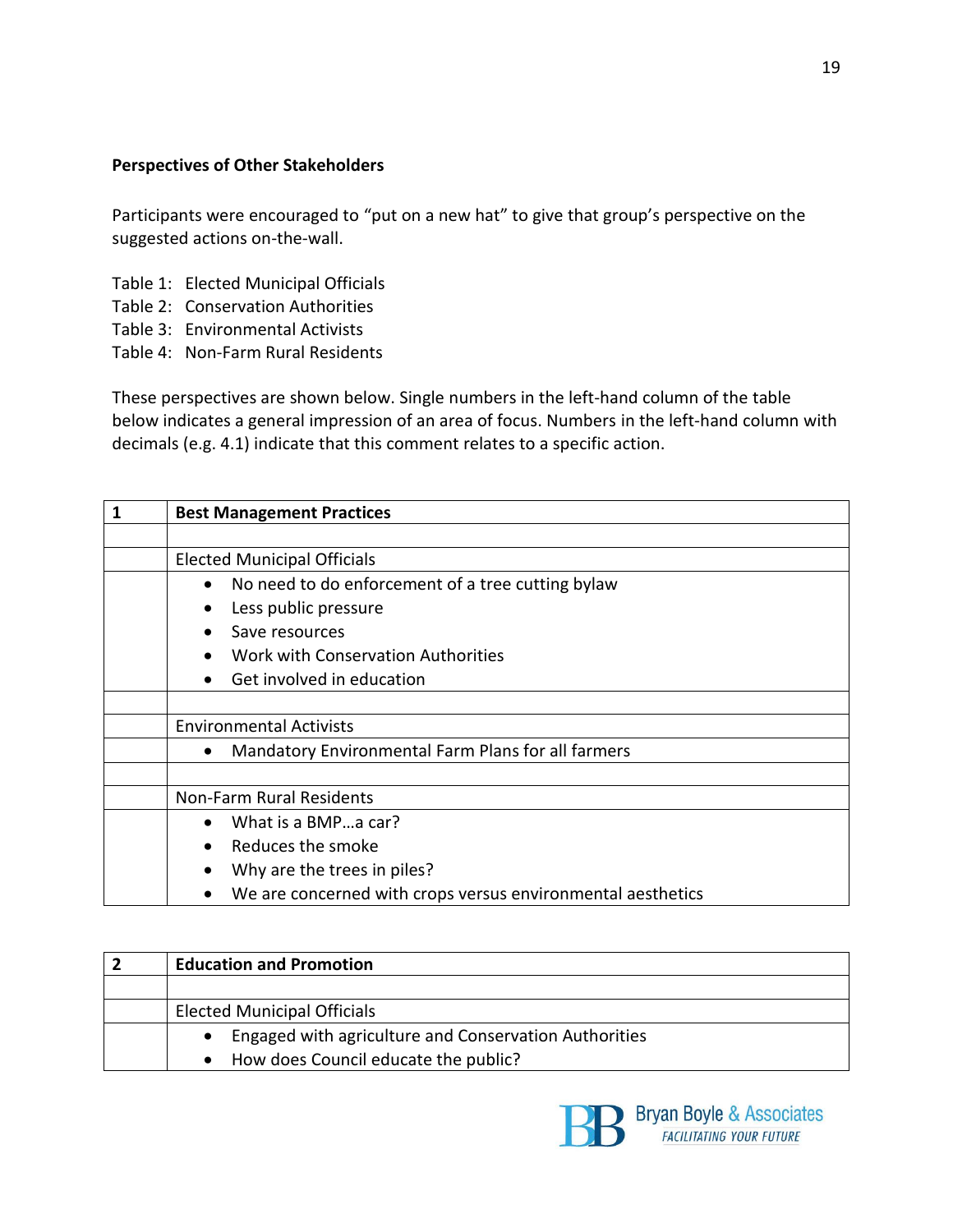| $\bullet$ | Where do the dollars come from for your recommendations?                      |
|-----------|-------------------------------------------------------------------------------|
| $\bullet$ | Is there a need for us to act on this issue?                                  |
|           |                                                                               |
|           | <b>Environmental Activists</b>                                                |
|           | Need to get mandatory environmental education and promotion in schools        |
| $\bullet$ | Agricultural sector members are environmental terrorists                      |
| $\bullet$ | Agriculture is destroying wildlife habitat, waterways and groundwater sources |
| $\bullet$ | Cropping contributes to greenhouse gas and climate change                     |
| $\bullet$ | Heritage forests will not be available for further generations                |
|           | There is a need for tree cutting bylaws                                       |
| $\bullet$ | We need to go back to the natural setting from pre-Europeon settlement        |
| $\bullet$ | The barren rural landscape currently looks like a war zone                    |
|           |                                                                               |
|           | Non-Farm Rural Residents                                                      |
| $\bullet$ | Demonstrate to me what you are doing that is positive                         |
|           | Asking for or promoting mulching piles of trees                               |

| 3   | <b>Stakeholder Engagement</b>                                                        |
|-----|--------------------------------------------------------------------------------------|
|     |                                                                                      |
|     | <b>Elected Municipal Officials</b>                                                   |
|     | Not our role<br>$\bullet$                                                            |
|     | What is in it for us?                                                                |
|     | This takes resources and staff time                                                  |
|     | No time for this<br>$\bullet$                                                        |
|     | Is there a champion on Council?<br>$\bullet$                                         |
|     | This is not seen as a priority<br>$\bullet$                                          |
|     |                                                                                      |
|     | <b>Conservation Authorities</b>                                                      |
| 3.1 | We want to manage this program<br>٠                                                  |
| 3.2 | Would rather see stewardship staff attend                                            |
| 3.4 | Consider environmental offset permit options                                         |
|     |                                                                                      |
|     | <b>Environmental Activists</b>                                                       |
|     | Lack of public opinion<br>$\bullet$                                                  |
|     | You never ask people from the city for permission or opinions<br>$\bullet$           |
|     | Farmers should require public permission to make major changes on their<br>$\bullet$ |
|     | forest lands                                                                         |
|     | We demand that Municipal Councils retain an environmental advisor to inform          |

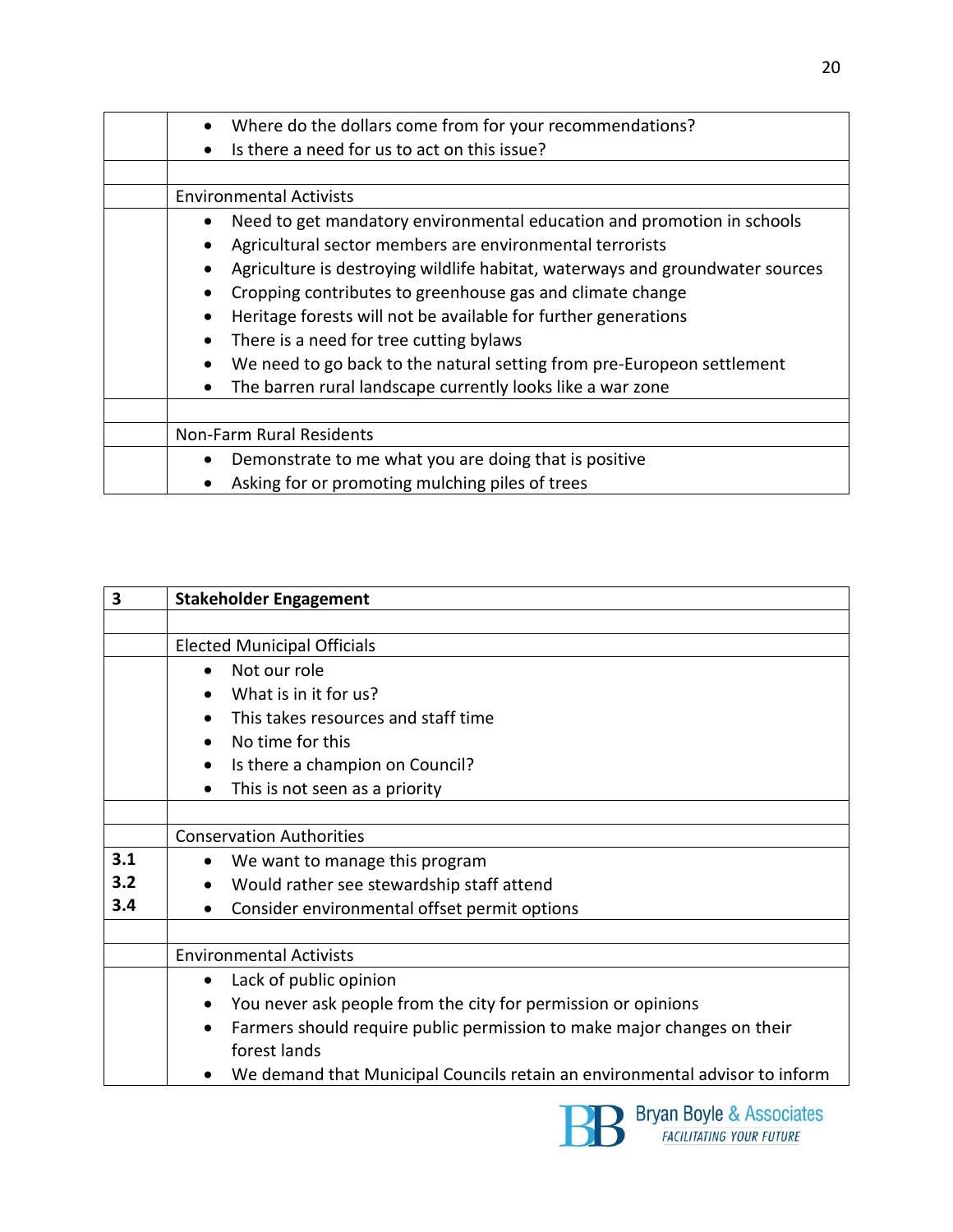| their decisions                                                               |
|-------------------------------------------------------------------------------|
|                                                                               |
| Non-Farm Rural Residents                                                      |
| How can I stop land clearing?<br>$\bullet$                                    |
| Will promoting reforestation cost me?<br>$\bullet$                            |
| Can we maintain the existing forest cover through various means?<br>$\bullet$ |
| Can I Google for answers to this forestry issue?<br>$\bullet$                 |

|     | <b>Programs</b>                            |
|-----|--------------------------------------------|
|     |                                            |
|     | <b>Elected Municipal Officials</b>         |
| 4.2 | We don't understand this land swap concept |

| <b>Taxation</b>                                                                  |
|----------------------------------------------------------------------------------|
|                                                                                  |
| <b>Elected Municipal Officials</b>                                               |
| There are no funds available                                                     |
| How I pay for it without a tax increase?<br>$\bullet$                            |
|                                                                                  |
| <b>Environmental Activists</b>                                                   |
| There should be no tax incentives for farmers who are just doing the right thing |

| 6 | <b>Economic Alternatives</b>                                                          |
|---|---------------------------------------------------------------------------------------|
|   |                                                                                       |
|   | <b>Elected Municipal Officials</b>                                                    |
|   | Value-added categories could increase our tax base<br>$\bullet$                       |
|   | Increased tourism<br>$\bullet$                                                        |
|   | Increased employment<br>$\bullet$                                                     |
|   |                                                                                       |
|   | <b>Environmental Activists</b>                                                        |
|   | There should be no tax incentives for farmers just doing the right thing<br>$\bullet$ |

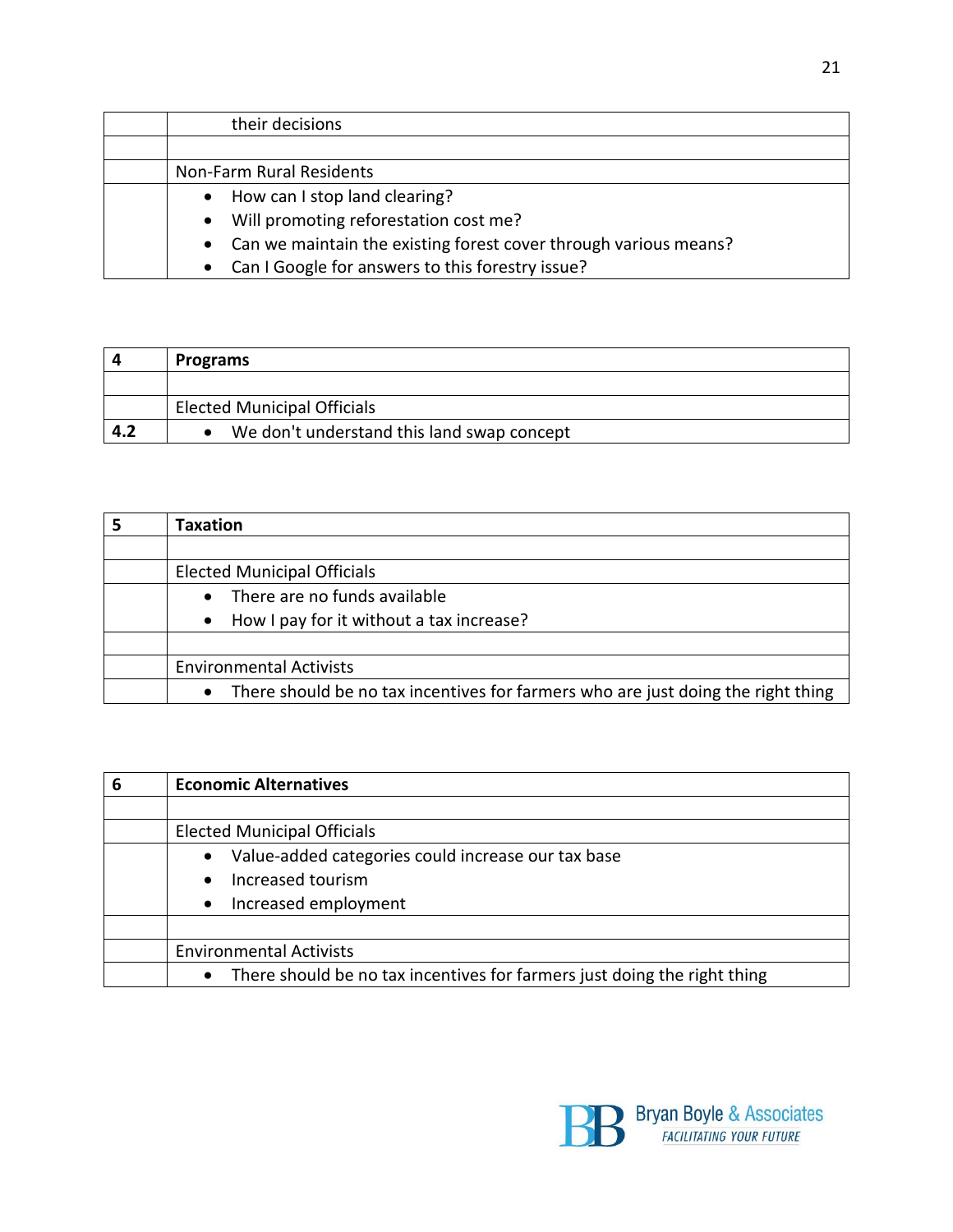#### **Personal Commitments: "If it is to be, it is up to me!"**

Bryan Boyle reminded the participants of an age-old adage: "If it is to be, it is up to me". He suggested to the participants in the room that they are all in a position to help ensure a strong and vibrant sustainable forest cover in the geographical area. As a result, the following individual personal commitments were shared by participants.

I will:

- encourage and help defend our local municipal leaders to work toward a workable solution of encouraging windbreaks and allowing farmers to work Class 1, 2 and 3 land to produce food
- volunteer to sit on the local Forest Cover or Peer Review Committee
- communicate to my farmer members smart choices in what they do with the forest areas that they own
- help farmers remember that they are part of society and need to work with everyone for the greater good
- remain involved in bringing this proposal to my municipality so that they understand the impact regulations can have as they would understand it more from a local farmer
- continuing in my duties of involvement in a farmers' organization as we move forward
- be proactive because the activists will not give up
- bring five of our best ideas that we have come up with to my local township council
- add online maps for marginal lands to our project list and ensure that it gets done
- engage our County partners to make online maps accessible
- disseminate information as best I can without prejudice to my fellow farmers and friends to try and encourage their thoughts on forest cover
- lobby the provincial government (mainly MOECC) to use carbon tax money for incentive programs
- lobby Minister Murray of MOECC and his staff on this issue
- encourage my farm organization provincially to lobby the government
- become more involved in the decision process since by being involved you may influence the results
- make sure that I explain the good side of why we do land clearing noting it is not just for the money but we do take care of the environment because it is our livelihood
- speak to our local farm organization regarding the exchange of ideas on this committee
- chat about forest cover with any open-minded youth in my life and travels
- bring to light why farmers clear land for expansion and growth
- talk to urban residents with regard to the amount of prime farmland that is being lost to urban sprawl without public comment
- initiate an agricultural working group within my the area that can work with our committee to keep things moving on sustainable forest cover



Bryan Boyle & Associates **FACILITATING YOUR FUTURE**